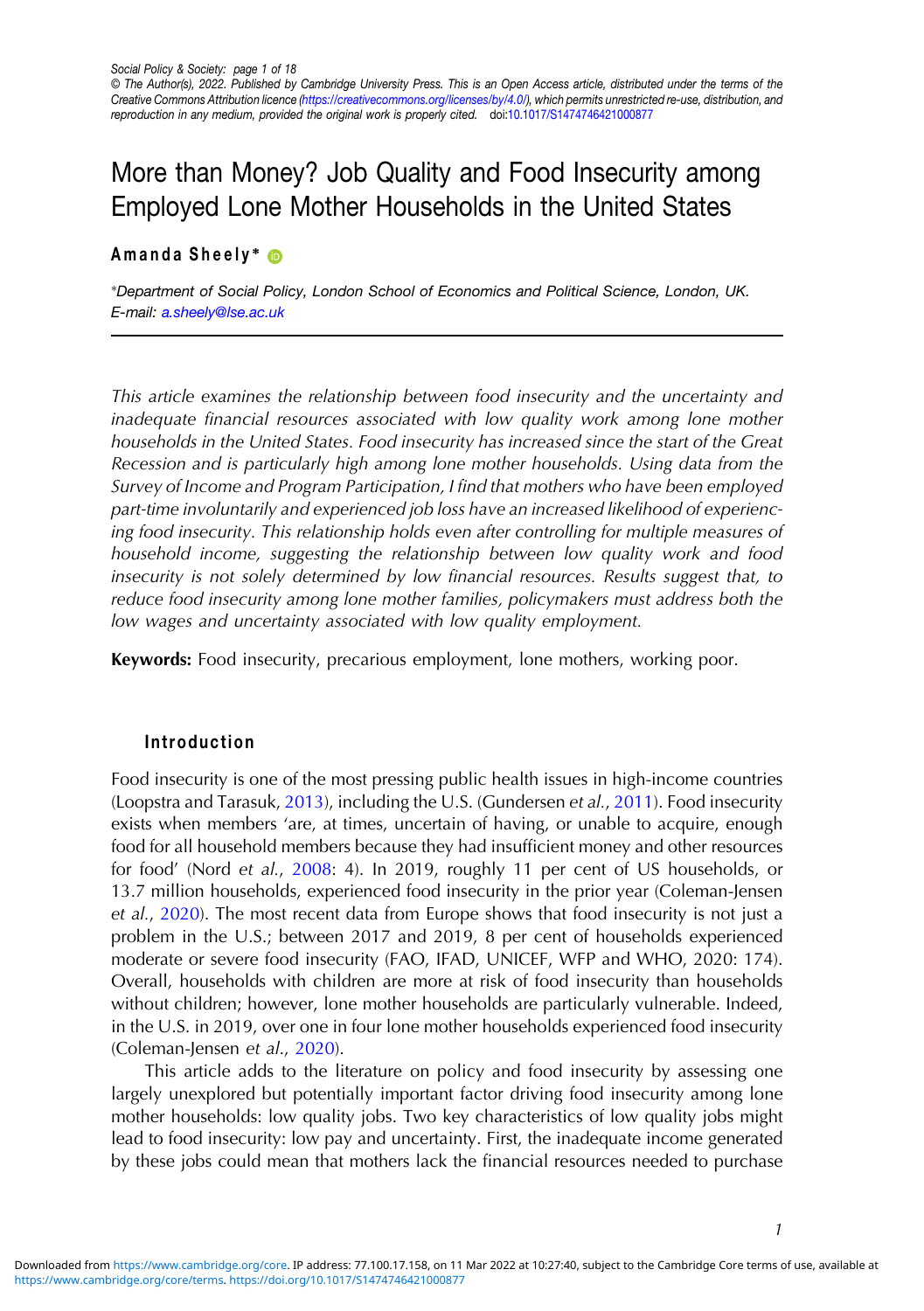food. Research has found that the majority of lone-parent households in OECD countries are working, but 21 per cent of these employed households are also poor (OECD, [2011\)](#page-16-0). However, existing studies reveal income is a central, but only partial, determinant of food insecurity (Sullivan et al., [2007\)](#page-16-0). This leads to the second characteristic of low quality jobs that might lead to food insecurity: uncertainty. Low quality jobs are associated with uncertainty in tenure, wages, and schedules (Kalleberg, [2011](#page-15-0)). This uncertainty has been linked with high levels of parental stress (Facey and Eakin, [2010](#page-15-0)), time scarcity (Albelda, [2011](#page-14-0); Caswell and Yaktine, [2013](#page-14-0)), as well as the disruption of family routines (Wolf and Morrissey, [2017](#page-17-0)).

To date, government assistance programmes have largely ignored the links between food insecurity, low pay, and uncertainty. These programmes often require a significant investment of time to prove and maintain eligibility (Albelda and Carr, [2014\)](#page-14-0), especially when work hours, income, and schedules change often. Additionally, work activation programmes may actually increase income volatility among these families by reducing the amount of financial assistance given to them for not complying with programme requirements (called a sanction).

I make three specific contributions to the literature on policy and food insecurity. First, although lone mother households are at high-risk of experiencing food insecurity (Coleman-Jensen et al., [2018\)](#page-14-0), most studies look at families or households more generally. This study focuses on lone mother families to better understand the ways that low quality work may lead to food insecurity for this vulnerable group. I focus on lone mother households, rather than lone parent households, because lone parenthood is strongly gendered in the U.S. (Grall, [2020\)](#page-15-0). Second, studies that have focused on lone mother families, low quality work and food insecurity (Coleman-Jensen, [2011](#page-14-0)) have not paid adequate attention to the role of financial resources. In contrast, this study considers multiple measures of income, including earned income and total income that includes government benefits. This means I can assess the extent to which income provided by government programmes can help moderate the relationship between uncertainty and food insecurity. Last, I update knowledge obtained from studies conducted in the early 2000s by using data spanning from 1998 until 2010. Importantly, this period covers the Great Recession, during which the nature of employment changed (Hipple, [2010](#page-15-0); Borowczyk-Martins and Lalé, [2016](#page-14-0)) and food insecurity became more pronounced (Davis and Geiger, [2017\)](#page-14-0).

## Background

#### Lone mothers and low quality employment

Kalleberg ([2011\)](#page-15-0) asserts that, since the 1970s, employment in the U.S. has become increasingly polarised with more highly-educated workers being rewarded with 'good jobs,' while workers with less education and skills are allocated to 'bad jobs.' These low quality jobs pay low wages, do not provide fringe benefits, are inflexible in work activities, and do not allow workers time to deal with non-work issues. In short, these jobs are 'uncertain, unpredictable, and risky from the point of view of the worker' (Kalleberg, [2009](#page-15-0): 2).

One reason that lone mothers are likely to engage in low quality work is that women generally face more disadvantage in the labour market than men (Albelda and Carr, [2014\)](#page-14-0).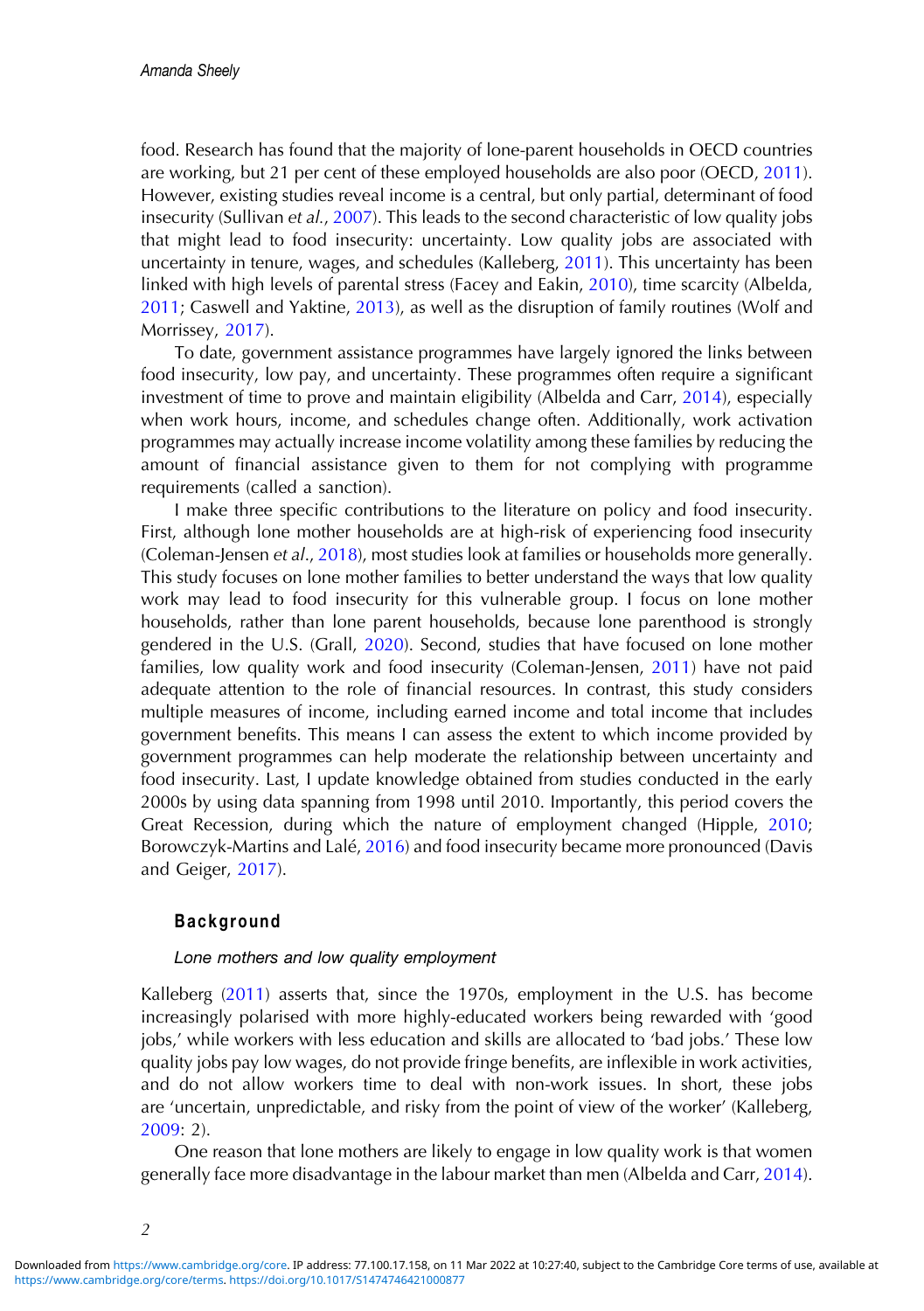For example, women are more likely to be employed in part-time and casual jobs, particularly in low-paying sectors like retail trade and services (Zeytinoglu et al., [2005\)](#page-17-0). Additionally, women are more likely than men to work multiple jobs simultaneously, especially women who have been widowed, divorced or separated (Hipple, [2010\)](#page-15-0). Importantly, these women are more likely than men to state that they are doing so due to economic reasons. Almost one-third of women working multiple jobs usually worked part-time at both, rather than using income from a secondary part-time job to supplement wages from a usual full-time job (Hipple, [2010\)](#page-15-0). In addition to working multiple jobs, women are also more likely than men to work part-time involuntarily, especially in service-related sectors (Borowczyk-Martins and Lalé, [2016\)](#page-14-0). There is mounting evidence, especially in a European context that, even compared to part-time work generally, involuntary part-time work is associated with problematic living standards (Horemans et al., [2016\)](#page-15-0).

Even among women, lone mothers are particularly likely to work in low quality jobs, especially those with low educational attainment. Indeed, evidence from multiple countries show that working does not lift many lone mother families out of poverty (Nieuwenhuis, [2020\)](#page-16-0). Research in the U.S. on lone mothers and paid employment has primarily focused on tracking employment outcomes of women leaving the Temporary Assistance for Needy Families programme (TANF). One of the primary goals of TANF was to encourage mothers to work, through the imposition of work requirements and limiting the time that lone mothers could qualify for cash assistance (London et al., [2004](#page-16-0); Edin and Kissane, [2010\)](#page-15-0). Evidence reveals that the women who transitioned into work from this programme mostly entered into low quality and unstable employment (Lein et al., [2005](#page-15-0); Moffitt and Garlow, [2018](#page-16-0)).

#### Low quality employment and food insecurity

At least three routes could explain the relationship between these low quality jobs and the high prevalence of food insecurity. First, as described above, low quality jobs may not provide lone mothers with the financial resources needed to purchase adequate food. Second, the uncertainty inherent in these jobs can increase food insecurity through changing levels of economic and time resources, interrupting family routines, and increasing stress and uncertainty in the home (Wolf and Morrissey, [2017](#page-17-0): 538). Third, government programmes providing income support to poor families may be ill-suited to meet the needs of families facing employment uncertainty.

#### Inadequate financial resources and food insecurity

Existing studies have demonstrated a consistent negative relationship between overall income and food insecurity (Coleman-Jensen, [2011](#page-14-0)); not having enough money can lead directly to food insecurity as people have to skip or cut back on meals. Yet, the populations that experience material deprivation, such as food insecurity, and those that experience poverty are not always the same (Mitra and Brucker, [2016\)](#page-16-0). Based on their review of literature on food insecurity, Gundersen et al. ([2011:](#page-15-0) 287) state that 'what is surprising, perhaps, is the large number of poor households that are food secure and the large number of non-poor households that are food insecure.' Similarly, Rodems and Shaefer [\(2020](#page-16-0)) document that the majority of families experiencing material hardship are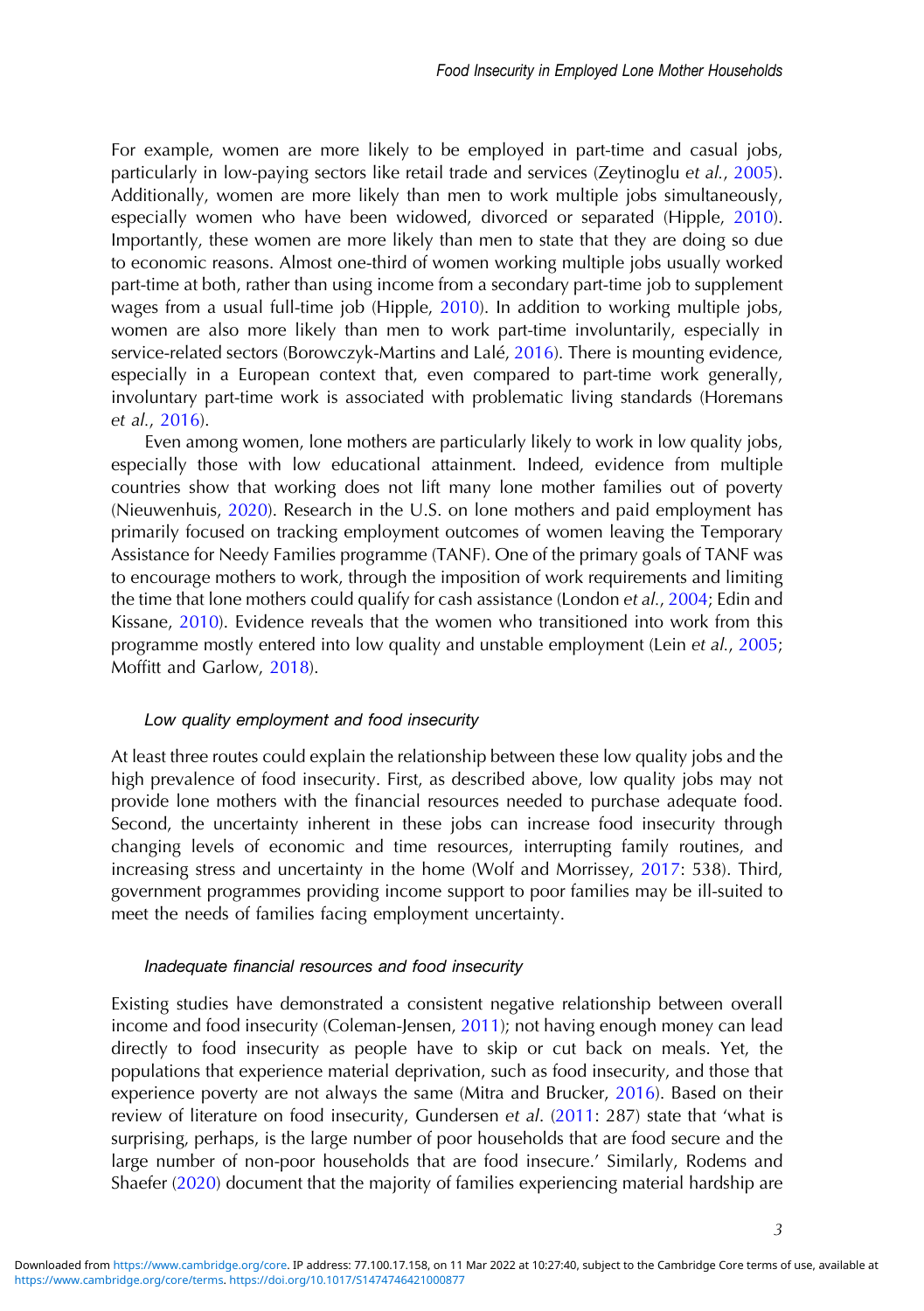not poor. For this reason, researchers have considered factors other than income that might influence material hardship, including employment characteristics associated with uncertainty.

#### Uncertainty and food insecurity

Researchers have examined several aspects of low quality jobs and food insecurity, including uncertainty resulting from income volatility, short job tenures, fluctuating hours, and changing work schedules.

Income volatility is one of the most researched determinants of food insecurity and there is evidence that, compared to high-income families, income volatility is both more common, as well as consequential for child development in low-income families (Hill et al., [2013](#page-15-0)). There are several aspects of food insecurity that make it particularly sensitive to income changes, instead of simply income levels. First, mothers face continuous pressure to provide food for their families (Heflin and Butler, [2013\)](#page-15-0); unlike the timing of utility bills, which are due at the same time each month, food expenditures must be paid throughout the month. Thus, a sudden drop in work hours might lead to an inability to purchase adequate food (Schneider and Harknett, [2021\)](#page-16-0). Second, even small income fluctuations may improve or worsen food insecurity (Heflin et al., [2007](#page-15-0)a). Multiple studies establish that households that experience volatility in their incomes have a heightened risk of food insecurity (Gundersen and Gruber, [2001;](#page-15-0) Leete and Bania, [2010\)](#page-15-0) and that income volatility is most detrimental for families with little assets to draw upon (Guo, [2010](#page-15-0); Leete and Bania, [2010\)](#page-15-0).

Along with income volatility, research also suggests that uncertainty related to job tenure, hours worked, and work schedules may also lead to food insecurity – as employment instability is linked to increased stress and disrupted family routines. Routines are important in food provision as it involves not only purchasing food, but also 'food acquisition, storage, preparation, service, and cleanup, and organisation and coordination of time, tasks, and household eating schedules' (Jabs et al., [2007](#page-15-0): 18). Mothers need both the time and energy to carry out all of these tasks, and fitting family responsibilities into changing schedules, juggling the schedules of multiple jobs, or combining work with searching for other job opportunities may lead to both decreased time and increased stress among these mothers.

Qualitative researchers have closely examined the ways that families describe the relationship between their work and food choices (Devine et al., [2003;](#page-14-0) Devine et al., [2006](#page-15-0); Blake et al., [2009](#page-14-0); Bowen et al., [2019](#page-14-0)), including coping mechanisms that involve managing with limited financial resources, as well as time constraints. Overall, mothers coping with limited financial resources rely on a variety of strategies to avoid food hardship, including going to food banks, receiving help from their social networks, as well as making changes to their diets like buying less expensive food and cutting back meals (Heflin et al., [2007](#page-15-0)b). Looking specifically at work characteristics, Blake et al. [\(2009](#page-14-0)) find that mothers with 'stressful' work, with nonstandard or irregular shifts, make food that is not as nutritious to save time. These mothers also report sometimes skipping meals because they do not have the time or energy to cook. In another study, low-wage employed parents report the fatigue and stress caused by balancing work and the nutritional demands of their families (Devine et al., [2009\)](#page-14-0). They also recount skipping or simplifying meals.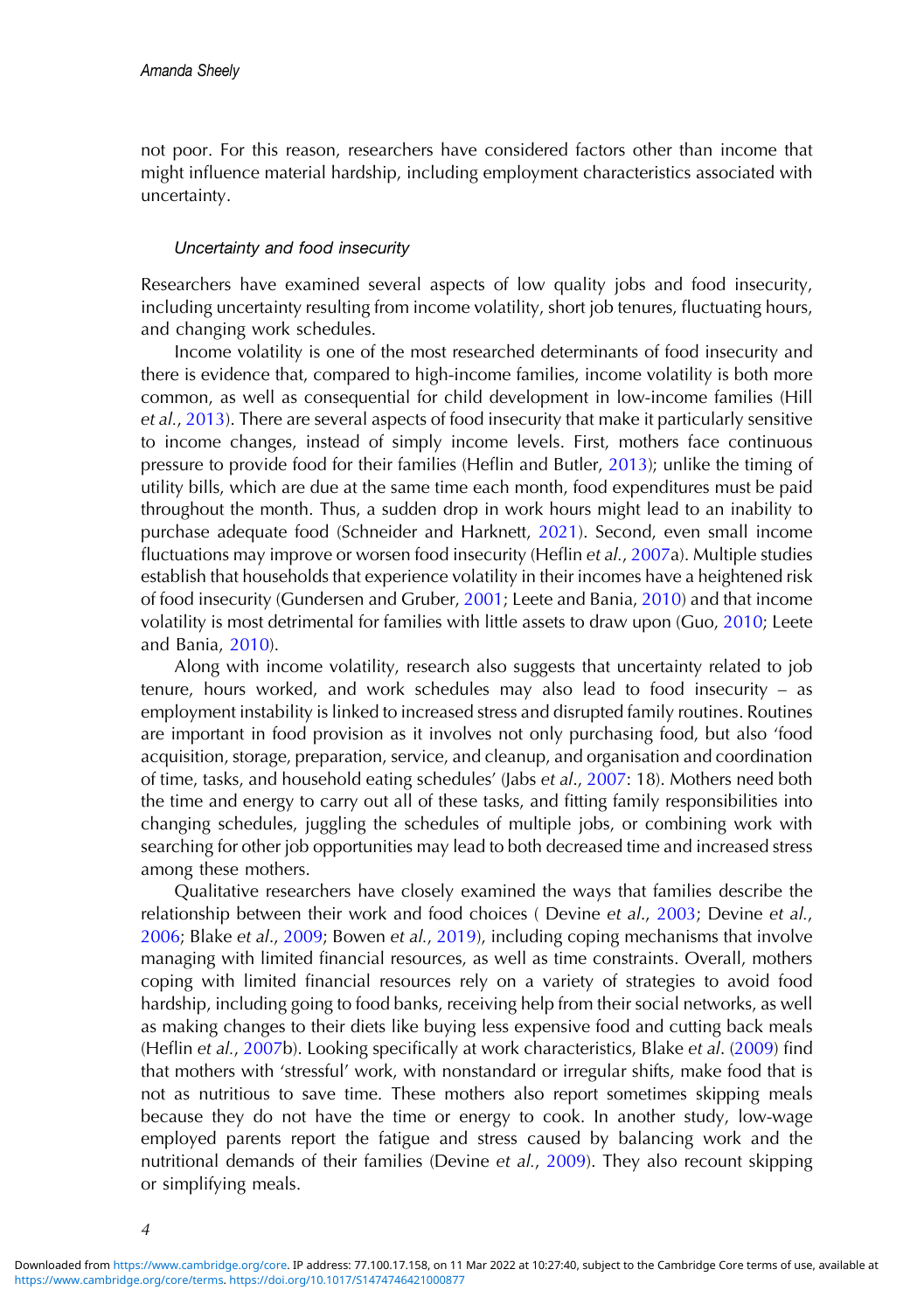Some quantitative studies explore the relationship between low quality jobs and families' ability to provide food for their families. Using a sample of households from Los Angeles, Sheely ([2010\)](#page-16-0) finds that families involved in low-wage employment were able to consistently maintain breakfast and dinner routines, regardless of whether their jobs provided low wages, had too few work hours, were unstable, or if respondents had to work multiple jobs. Similarly, Heflin et al. [\(2007](#page-15-0)a) demonstrate that hours worked and number of job losses are not significant predictors of food insecurity. Although these studies suggest that work characteristics do not influence food insecurity, a study using nationally representative data from the US documents that female-headed households were more likely to experience food insecurity when mothers worked jobs with hours that varied week-to-week, worked part-time and had multiple jobs (Coleman-Jensen, [2011\)](#page-14-0). Highlighting the importance of temporal precarity, a study of service sector workers finds that those who experience last minute shift cancellation and timing changes, as well as workers with fluctuating work hours are more likely to experience hunger (Schneider and Harknett, [2021\)](#page-16-0).

## Government programmes, uncertainty, and food insecurity

The third way that uncertainty caused by low quality work could be linked to food insecurity is through mothers' interactions with government programmes. To date, these programmes have largely ignored the links between food insecurity, low pay, and uncertainty. Regarding lone mother households, the primary focus of work activation policies, such as TANF, has been to encourage mothers to work (Immervoll and Scarpetta, [2012](#page-15-0)). This focus ignores the fact that most lone mothers may only be able to obtain low quality jobs that will not provide them with an income high enough to avoid food insecurity (Lein et al., [2005;](#page-15-0) Nieuwenhuis and Maldonado, [2018\)](#page-16-0). Additionally, many work activation programmes have provisions that decrease the amount of financial support recipients can access for failure to comply with work and other requirements (i.e. sanctions). There is evidence that sanctions are directly associated with material hardship among families (Reichman et al., [2005](#page-16-0)), including food insecurity (Kalil et al., [2002](#page-15-0); Lee et al., [2004](#page-15-0)).

Additionally, programmes often require a significant investment of time to prove and maintain eligibility (Albelda and Carr, [2014\)](#page-14-0). For example, in the U.S., the Supplemental Nutrition Assistance Programme (SNAP) provides additional income support for people with which they can purchase food. To receive SNAP, recipients must provide documentation to prove eligibility, as well as submit further documentation and meet with case managers to stay in the programme. As stated by Albelda [\(2011](#page-14-0)), meeting these demands is complicated for mothers seeking to balance work and care responsibilities, which leads to both income and time poverty.

#### Methods

The primary purpose of this article is to test whether food insecurity among lone mother households is related to the uncertainty associated with low quality work. A secondary purpose is to evaluate whether the relationship between uncertainty and food insecurity remains after controlling for income from paid employment and from government assistance programmes. In this section, I describe the approach and data.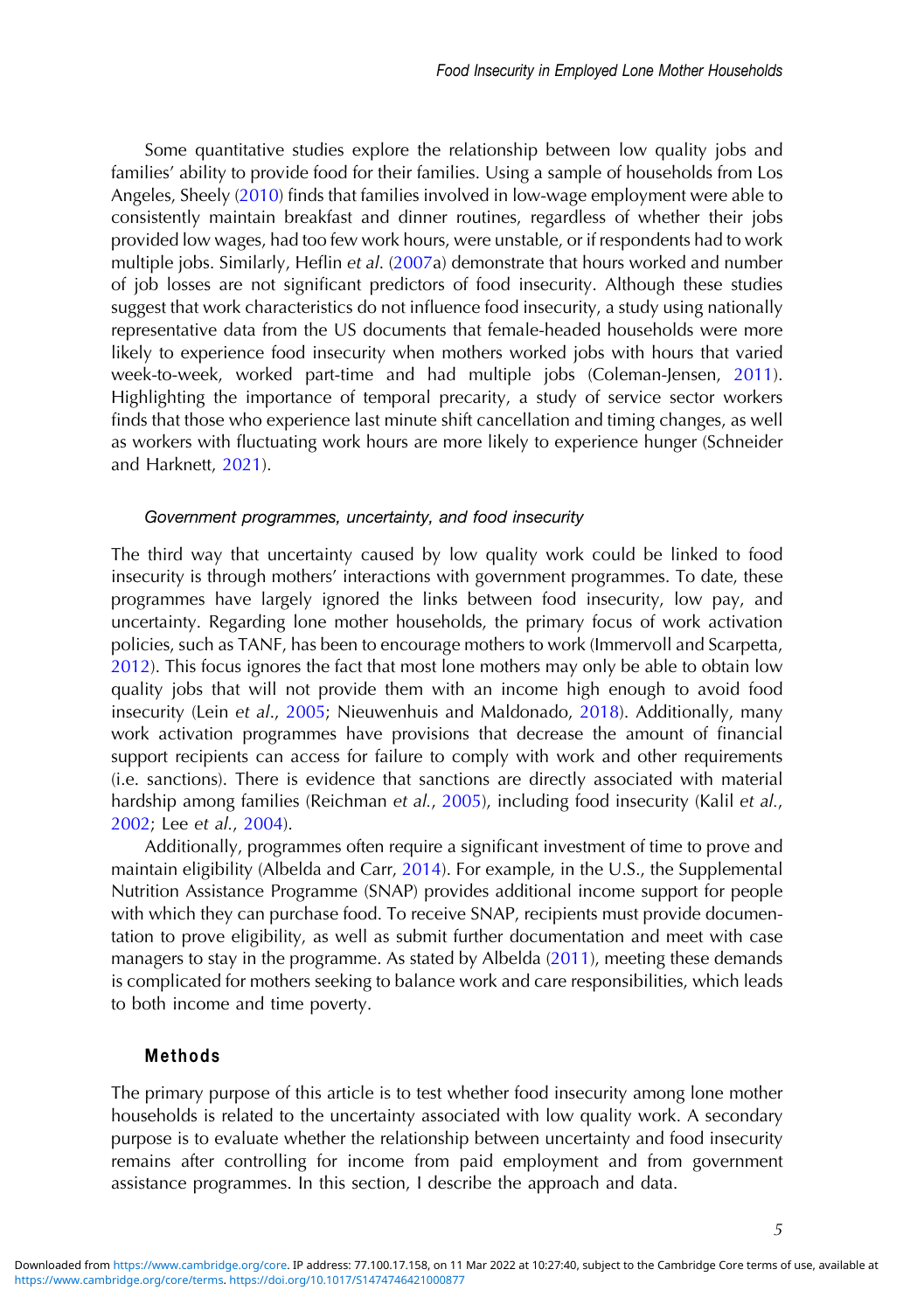### Analytical strategy

Using a series of logistic regression models, I assess the relationships between low quality work, income and food insecurity in two ways. First, I assess the relationship between food insecurity and several work characteristics associated with uncertainty: earnings volatility, working multiple jobs simultaneously, involuntary part-time work, and job loss. Second, I evaluate whether, after controlling for maternal and household characteristics including various forms of income, there are significant associations between each work characteristic and food insecurity. Estimates are generated using cluster-robust standard errors, whose goal is to correct for potential bias from within-state correlation and heteroscedasticity (Bryan and Jenkins,  $2013$  $2013$  $2013$ ).<sup>1</sup> Clustered standard errors do not directly capture the effects of state-specific differences in labour market policies like minimum wages and right-to-work laws, or the generosity of state programmes. However, much of the effects of these differences will be incorporated into individual-level predictors. For instance, state-level differences in welfare benefit levels will be reflected in individual incomes. Year fixed effects are also included to control for any changes across time. Results are presented as expected probabilities, or average marginal effects, given the fact that it is not possible to compare odds ratios across models (Mood, [2010](#page-16-0)), as well as to ease the interpretation of results.

#### Data

This study uses data from the 1996, 2001, 2004 and 2008 panels of the Survey of Income and Program Participation (SIPP) (United States Bureau of the Census, [2003,](#page-16-0) [2006,](#page-17-0) [2009\)](#page-17-0). Although more recent SIPP data are available, I restrict the analysis to earlier panels due to substantial changes in data collection that started with the 2014 SIPP (United States Bureau of the Census, [2013\)](#page-17-0). Each panel of SIPP is composed of a nationally representative stratified sample of the civilian noninstitutionalised population of the US. Respondents in each panel were interviewed every four months for approximately three to four years, which is called a Wave. In each Wave, information is gathered on respondent demographics, household composition, income, labour force participation, work history and their participation in various government programmes. Along with information about these core variables, additional questionnaires called 'topical modules' are included in some Waves to gather information on specific topics, such as measures of work schedules, disability, assets, and food insecurity. In this study, I use data from the Wave that included the topical module on food insecurity in each panel. Thus, measures of food insecurity are from 1998, 2003, 2005, and 2010.

At each interview Wave, respondents are asked a set of questions about the current reference month, as well as the prior three months. Since respondents have been shown to more accurately recall recent information (Moore, [2007\)](#page-16-0), data were only used from the most recent reporting month (known as the 'reference month').

SIPP is the ideal data set to use for this analysis for several reasons. First, given the panel structure of SIPP, it is possible to assess variables that change across time, including income volatility and job loss. Second, compared to eight other nationally representative surveys in the U.S., research has found that SIPP does a superior job of measuring the income of low-income households (Czajka and Denmead, [2008](#page-14-0)). Third, the timing of SIPP data collection meant that it was possible to assess the relationship between low quality jobs and food insecurity over a long time period.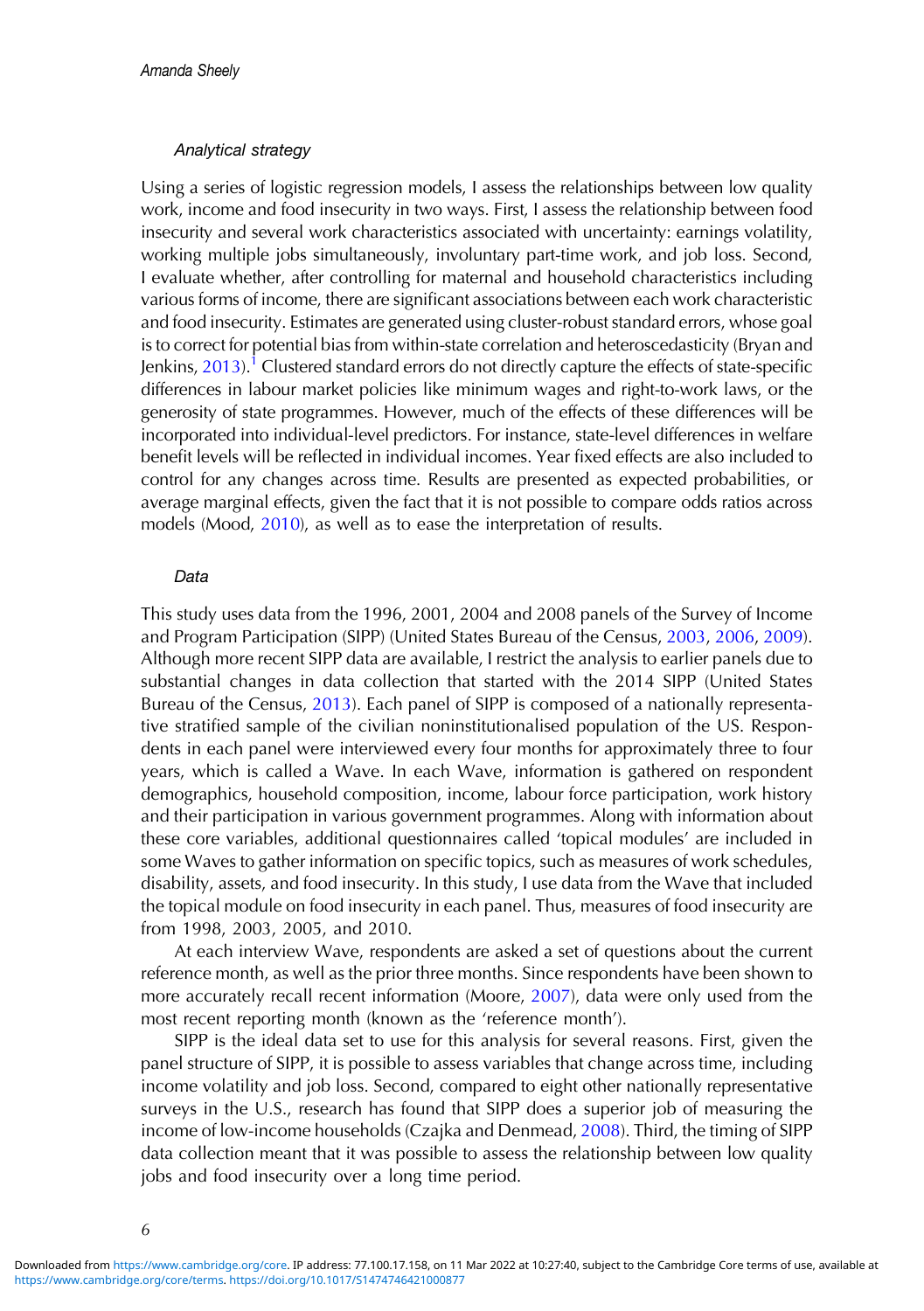However, using SIPP has limited the variables used in the analysis due to the timing of different topical modules. Importantly, questions on assets and work schedules were not asked at the same time as food insecurity. This means I cannot examine the relationship between food insecurity, assets, whether mothers worked nonstandard shifts, or had changing work schedules.

The sample for this analysis is composed of lone mothers between the ages of eighteen and sixty-four who have worked in the past month. Analysis was restricted to lone mothers who are currently working, as information on employment characteristics were only collected for this group. Additionally, to ensure that changes in income were due to employment changes rather than other changes in the family, only mothers who were single during the year prior to the measurement of food insecurity were included. Last, following the advice of Dahl and colleagues (2014), the sample is restricted to mothers without imputed earnings and income data. Indeed, studies have found that imputing income data leads to biased estimates of income volatility, especially among respondents with low incomes (Leete and Bania,  $2010$ ; Dahl et al.,  $2014$ ).<sup>2</sup>

These restrictions lead to a total sample size of 5,881 lone mothers.

#### **Measures**

#### Food Insecurity

Food insecurity is assessed through a series of questions asking how often in the past four months the respondent: 1) bought food that did not last and did not have enough money to buy more (often true, sometimes true, never true); 2) could not afford to eat balanced meals (often true, sometimes true, never true); 3) cut the size of or skipped their meals because there was not enough money for food (yes, no); 4) ate less than thought they should because there was not enough money for food; and 5) did not eat for a whole day because there was not enough money for food (yes, no). I classify households as food insecure if they answered 'yes' or 'often true' or 'sometimes true' to at least two of the five questions. This measure is a shortened version of the United States Department of Agriculture's food insecurity module, which has been widely used in research on food insecurity using SIPP (for example, Leete and Bania, [2010;](#page-15-0) Rodems and Shaefer, [2020\)](#page-16-0). While the dichotomous measure of food insecurity created using this shortened measure has been shown to be a reasonable substitute for the more detailed eighteen-item official US food insecurity measure, it cannot be used to measure child food insecurity within households (Bickel et al., [2000](#page-14-0)). Sample size also limited my ability to look at the severity of food insecurity. As highlighted by Balistreri [\(2016](#page-14-0)), capturing only the prevalence of food insecurity instead of its depth can mask important differences in populations that are food insecure.

Work characteristics associated with uncertainty. Four variables are used to capture the uncertainty associated with low quality jobs. First, to assess earnings volatility, I calculate the coefficient of variation in earnings by dividing the standard deviation of annual earnings by average annual earnings. The coefficient of variation is commonly used in research on this topic (Rodems and Shaefer, [2020](#page-16-0)). Second, given qualitative research showing the difficulty mothers face seeking to approximate full-time work by piecing together multiple jobs (Lein et al., [2005\)](#page-15-0), I include a variable assessing whether the mother worked multiple jobs simultaneously during the reference month. Third,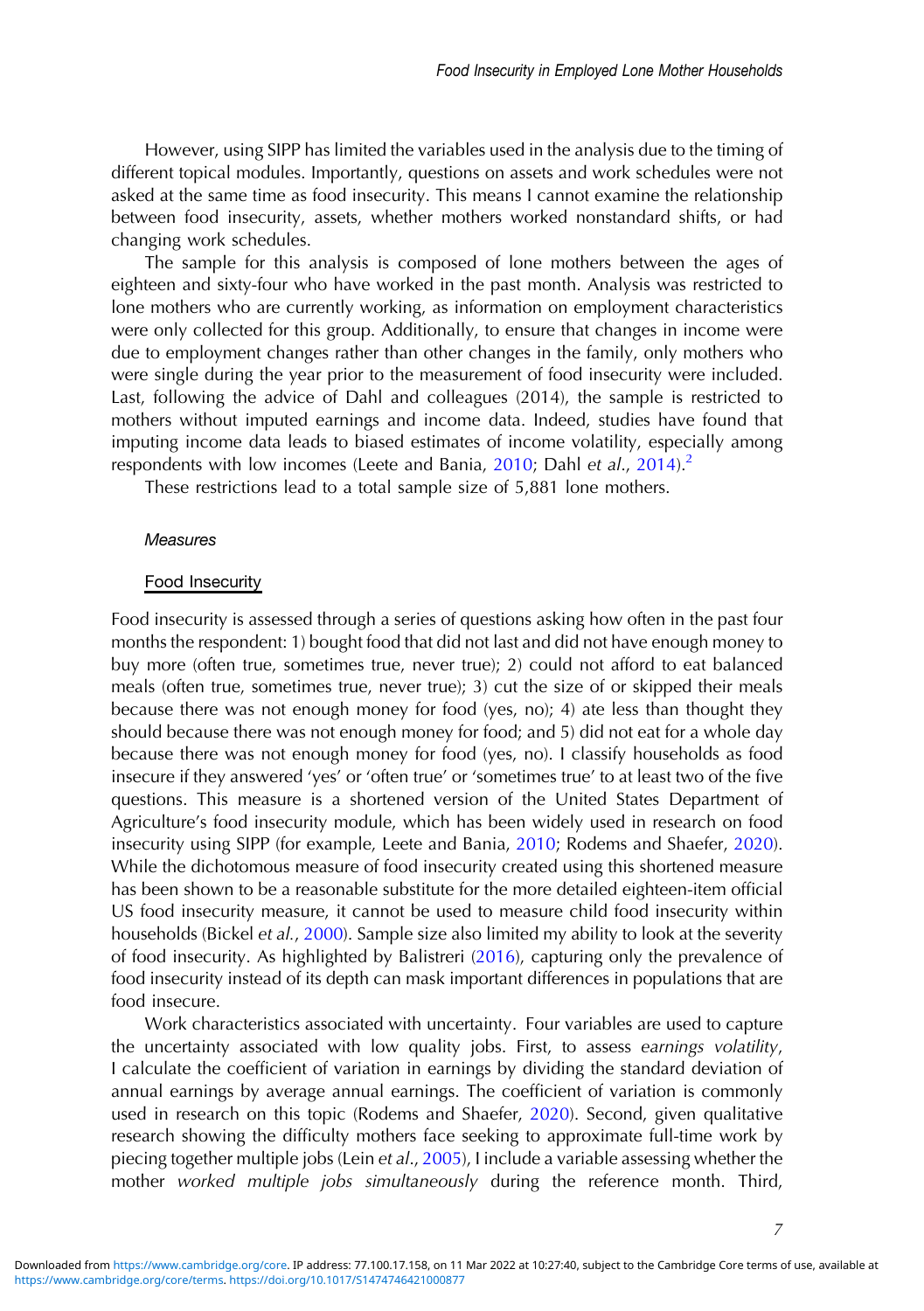involuntary part-time work measures whether or not a respondent worked part-time due to either not being able to find a full-time job or due to slack work or material shortage at sometime during the Wave. Qualitative studies suggested that mothers with inadequate hours or wages will be engaged in constant job search at the same time they are working (Lein et al., [2005\)](#page-15-0), which will again limit the time and energy needed to provide food for their families. Last, I also construct a variable measuring whether or not a mother experienced at least one period of job loss in the past year.

## Income

To account for different sources of income, I measure the income of lone mother households in three different ways. First, I create a *logged total earnings* that includes income gained from employment. This allows me to assess whether higher earnings can moderate the uncertainty of employment. Second, I use a logged total monthly income variable included in SIPP that incorporates income received by mothers before taxes from sixty different sources, including earned income, cash transfer payments, lump-sum and one-time payments, as well as regular salary or other income from self-employment, property incomes, and interest received on assets. Importantly, this measure includes income from SNAP, whose specific goal is to reduce food insecurity in low-income and poor households. It is important to note that this measure does not include income from support networks or non-interest earning assets, such as savings accounts. Comparison between the total income and total earnings variables gives some insight into the extent that government programmes moderate the relationship between uncertainty and food insecurity. Last, in order to allow a non-linear relationship between income and food insecurity, I use a categorical total income variable that includes three categories based on the US Poverty Guidelines: less than the Federal Poverty Level (FPL); 101-200 per cent FPL; and > 200 per cent FPL. All income variables are adjusted for inflation to 2010 values.

# Maternal characteristics

I include controls for a set of demographic variables that have been linked to a higher risk of food insecurity and job quality: age, race/ethnicity (African American) and whether the mother has a University degree (Coleman-Jensen, [2011](#page-14-0); Potochnick, [2016\)](#page-16-0).

# Household characteristics

The number of children and the age of the youngest child in the household are also included in the analysis. Assets are measured based on whether the home in which the household resides is being bought or currently owned by someone in the household (homeowner). Although a more detailed measure of assets would be preferable, as mentioned above, questions about assets were included in a topical module that did not align with the measurement of food insecurity. Last, I also include a variable assessing whether or not household members live in a *metropolitan area*, given the documented differences between urban and rural areas in living costs and access to food resources (Dean and Sharkey, [2011\)](#page-14-0).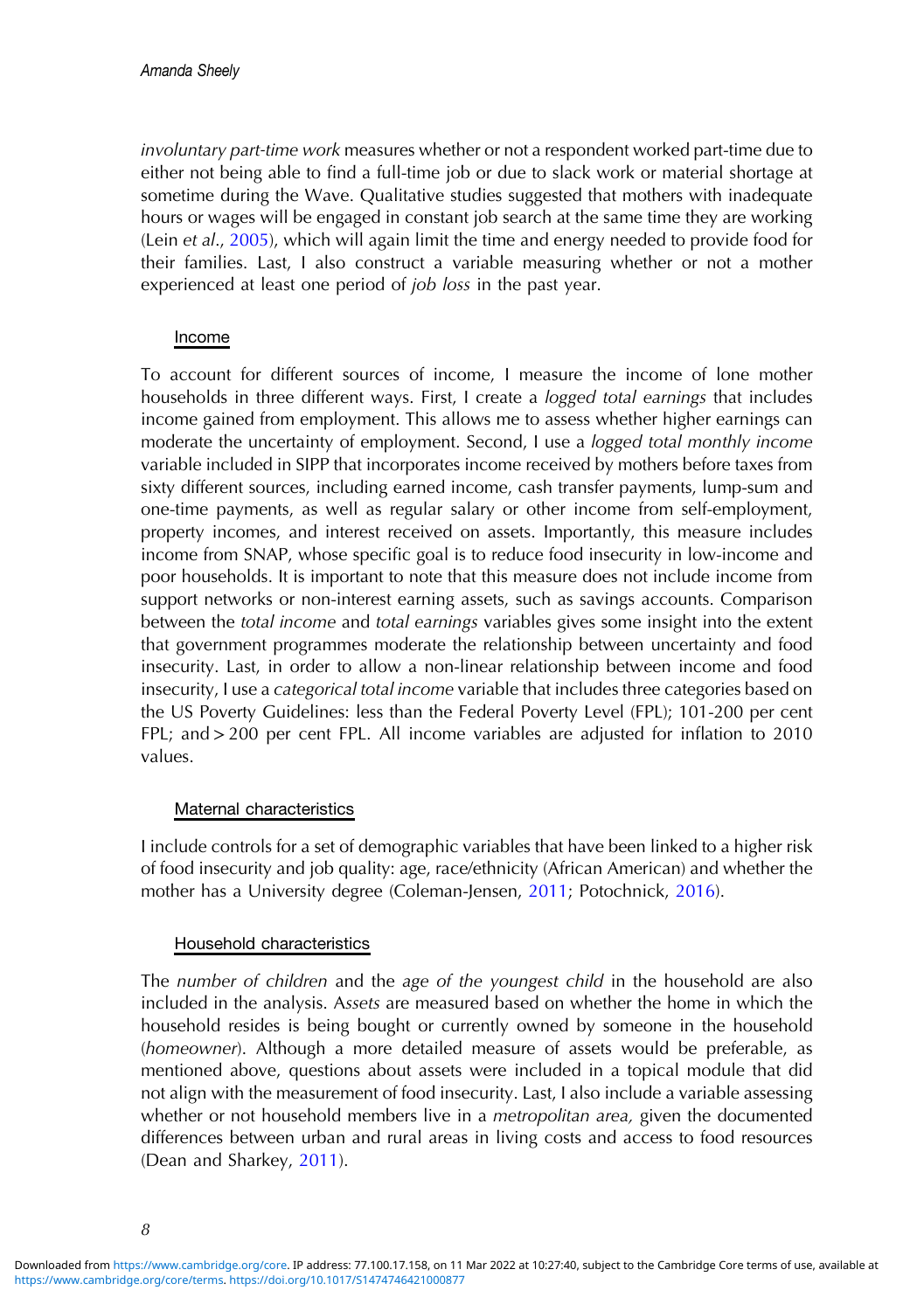|                                       | Multiple            | Involuntary         |                     | Employed lone   |
|---------------------------------------|---------------------|---------------------|---------------------|-----------------|
|                                       | jobs                | part-time           | Job loss            | mothers         |
| Food insecure                         | 21.97               | 31.84               | 28.15               | 18.44           |
| Coefficient of variation:<br>Earnings | 47.38 (1.87)        | 63.67 (2.29)        | 94.90 (2.53)        | 39.10 (0.55)    |
| Income                                |                     |                     |                     |                 |
| Earnings                              | 3368.19<br>(126.44) | 2119.53<br>(118.10) | 2133.56<br>(134.56) | 3365.39 (43.38) |
| Income                                | 3859.15<br>(139.28) | 2534.04<br>(131.09) | 2648.38<br>(138.66) | 3831.65 (43.44) |
| Income levels                         |                     |                     |                     |                 |
| In poverty                            | 20.54               | 49.66               | 45.97               | 21.08           |
| 100-200% FPL                          | 28.91               | 28.41               | 28.87               | 30.13           |
| $>200\%$ FPL                          | 50.55               | 21.93               | 25.16               | 48.79           |
| Maternal<br>characteristics           |                     |                     |                     |                 |
| Age                                   | 34.81 (0.44)        | 32.94 (0.42)        | 31.37 (0.40)        | 34.76 (0.13)    |
| <b>Black</b>                          | 24.83               | 31.80               | 36.73               | 30.45           |
| Degree                                | 17.78               | 6.01                | 7.63                | 13.40           |
| Household<br>characteristics          |                     |                     |                     |                 |
| Number of children                    | 1.59(0.04)          | 1.65(0.04)          | 1.63(0.04)          | 1.62(0.01)      |
| Age youngest child                    | 8.36 (0.27)         | 6.91(0.23)          | 6.19(0.24)          | 7.75(0.07)      |
| Homeowner                             | 41.64               | 28.10               | 25.72               | 42.45           |
| Metropolitan area                     | 81.74               | 81.45               | 83.24               | 82.91           |
| % Employed lone<br>mothers            | 9.12                | 9.41                | 9.37                | 100             |
| Unweighted sample<br>size             | 557                 | 549                 | 562                 | 5,881           |

<span id="page-8-0"></span>Table 1 Characteristics of employed lone mother households Mean (SD) or %, by work characteristic

Source. Authors' analyses of 1996, 2001, 2004, and 2008 panels of the SIPP.Note. Estimates are weighted. Observations belong to the fourth reference month. The household reference person must be aged 18 to 64 years old, not have imputed data, and been a single parent for the past year. Data from the following waves: 1996 W8, 2001 W8, 2004 W5, 2009 W6. These are the waves in which information on food insecurity were collected. Income variables are adjusted for inflation to 2010 values.

# Results

## Descriptive results

The characteristics of the sample of employed lone mothers included in the analysis is displayed in Table 1. Looking at levels of food insecurity in Table 1, around 18 per cent of these households experienced food insecurity. Lone mothers engaged in any type of uncertain work have higher levels of food insecurity than employed lone mothers more generally. However, there are important differences based on the specific work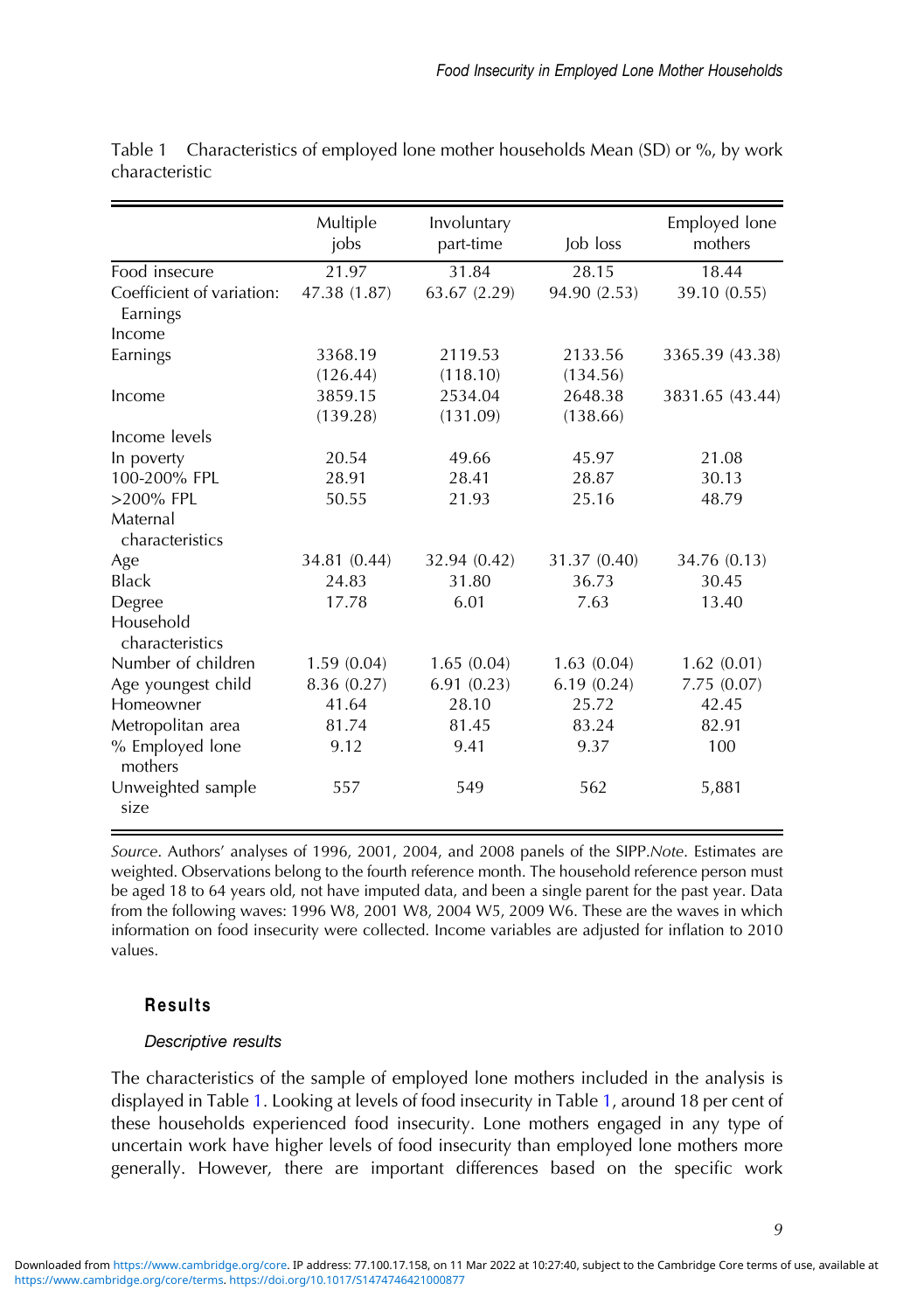

Figure 1. Percentage of employed lone mothers experiencing food insecurity, by income level. Source. Author's analysis of 1996, 2001, 2004, and 2008 panels of SIPP. Note. N=5,881. Estimates are weighted. FPL refers to US Federal Poverty Guidelines.

characteristic. Mothers engaged in involuntary part-time work seem particularly susceptible to food insecurity; nearly one-third of these mothers lived in food insecure households. Over one-quarter of employed lone mothers who experienced a job loss in the past year were food insecure.

Overall, the incomes of employed lone mothers are low; the average monthly income of employed lone mothers was \$3,365, while the average earnings of all employed people during the same period was \$5,984 (results available upon request). There are important income differences between employed lone mothers with different work characteristics; mothers who work at multiple jobs have lower levels of earnings volatility and higher earnings and incomes than mothers who work part-time involuntarily or who have experienced a job loss. Mothers who engage in involuntary part-time work have the lowest incomes of employed mothers in the sample; nearly half of these mothers live in poverty. Earnings volatility is, expectedly, highest among mothers who have experienced a job loss.

Comparing earnings to income from all sources demonstrates the importance of other income sources for these mothers. Although most of employed lone mothers' income came from earnings, mothers added \$466 per month from other sources, including government benefits. However, there are important differences between groups of mothers, based on the type of uncertain employment they hold. While the total income of mothers who experienced a job loss is \$515 more than their earnings, the difference for mothers who work part-time involuntarily was only \$414.

Figure 1 presents estimates of the percentage of lone mother households who are food insecure by their level of total income. There is a negative relationship between income and food insecurity; while around 30 per cent of lone mothers living in poverty experience food insecurity, the same is true for only 11 per cent of lone mothers whose incomes are greater than 200 per cent FPL. Importantly, results also show that food insecurity is not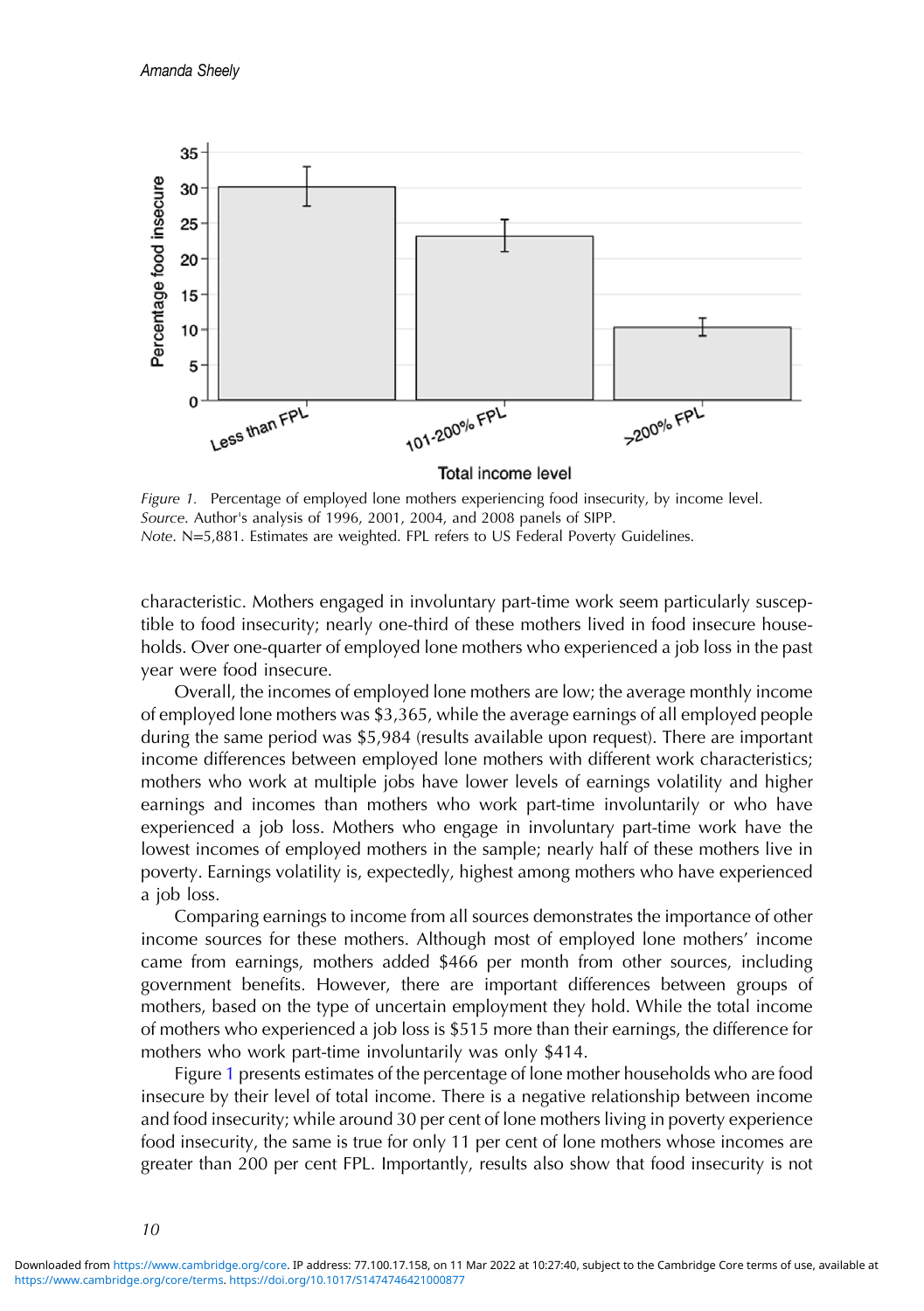|                         | Coefficient of variation:<br>Earnings | Multiple<br>jobs | Involuntary<br>part-time | Job loss   |
|-------------------------|---------------------------------------|------------------|--------------------------|------------|
| No income control       | $0.0006$ ***                          | $0.0419*$        | $0.1142***$              | $0.0802**$ |
|                         | (0.0001)                              | (0.0212)         | (0.0223)                 | (0.0209)   |
| Logged current          | 0.0003                                | 0.0396           | $0.0825**$               | $0.0638*$  |
| earnings                | (0.0001)                              | (0.0216)         | (0.0233)                 | (0.0236)   |
| Logged current          | 0.0003                                | 0.0415           | $0.0812**$               | $0.0514*$  |
| income                  | (0.0001)                              | (0.0216)         | (0.0227)                 | (0.0210)   |
| Current income<br>level | 0.0003                                | 0.0413           | $0.0743**$               | $0.0487*$  |
|                         | (0.0001)                              | (0.0217)         | (0.0215)                 | (0.0199)   |

Table 2 Average marginal effects for experiencing food insecurity among employed lone mothers, by measure of job uncertainty and income measure

Source. Author's analyses of 1996, 2001, 2004, and 2010 panels of the SIPP.

Note. N=5,881 for all models. Estimates are weighted and standard errors are clustered by state. All models include controls for maternal age, ethnicity, and educational attainment. Models also include household controls about the number of children, the age of the youngest child, homeownership, and urban residence. Year dummy variables are also included in models.\*  $p \le 0.05$ ; \*\*  $p \le 0.01$ ; \*\*\*  $p \le 0.001$ 

solely concentrated among poor families. Further analyses show that nearly two-thirds of employed lone mothers who are food insecure have incomes above the FPL.

# Low quality work, income, and food insecurity

Table 2 presents results about the overall relationship between work characteristics and food insecurity, as well as how this relationship changes when controlling for different types of income.<sup>[3](#page-13-0)</sup> As seen in row 1, without any income controls, engaging in any type of uncertain employment is associated with an increased probability of experiencing food insecurity. Among lone mothers, working at multiple jobs simultaneously is associated with a 4 percentage point increase in the likelihood of experiencing food insecurity, while involuntary part-time employment is associated with an 11 percentage point increase and job loss is associated with an 8 percentage point increase.

In the second row of Table 2, I assess whether earned income helps to moderate the relationship between low quality work and food insecurity. Results show that earnings volatility and working multiple jobs simultaneously are no longer significantly associated with food insecurity, after controlling for different income measures and other factors. However, involuntary part-time employment, and experiencing a job loss are still associated with an increased likelihood of experiencing food insecurity.

To assess the extent to which income from sources other than earnings, including government financial assistant, moderates the relationship, I control for total income in rows 3 and 4 of the table. In row 3, total income is measured as a continuous variable. In row 4, income is broken down into categories based on the US Federal Poverty Guidelines (FPL). Regardless of how total income is measured, results show that these relationships between involuntary part-time employment and job loss remain even when controlling for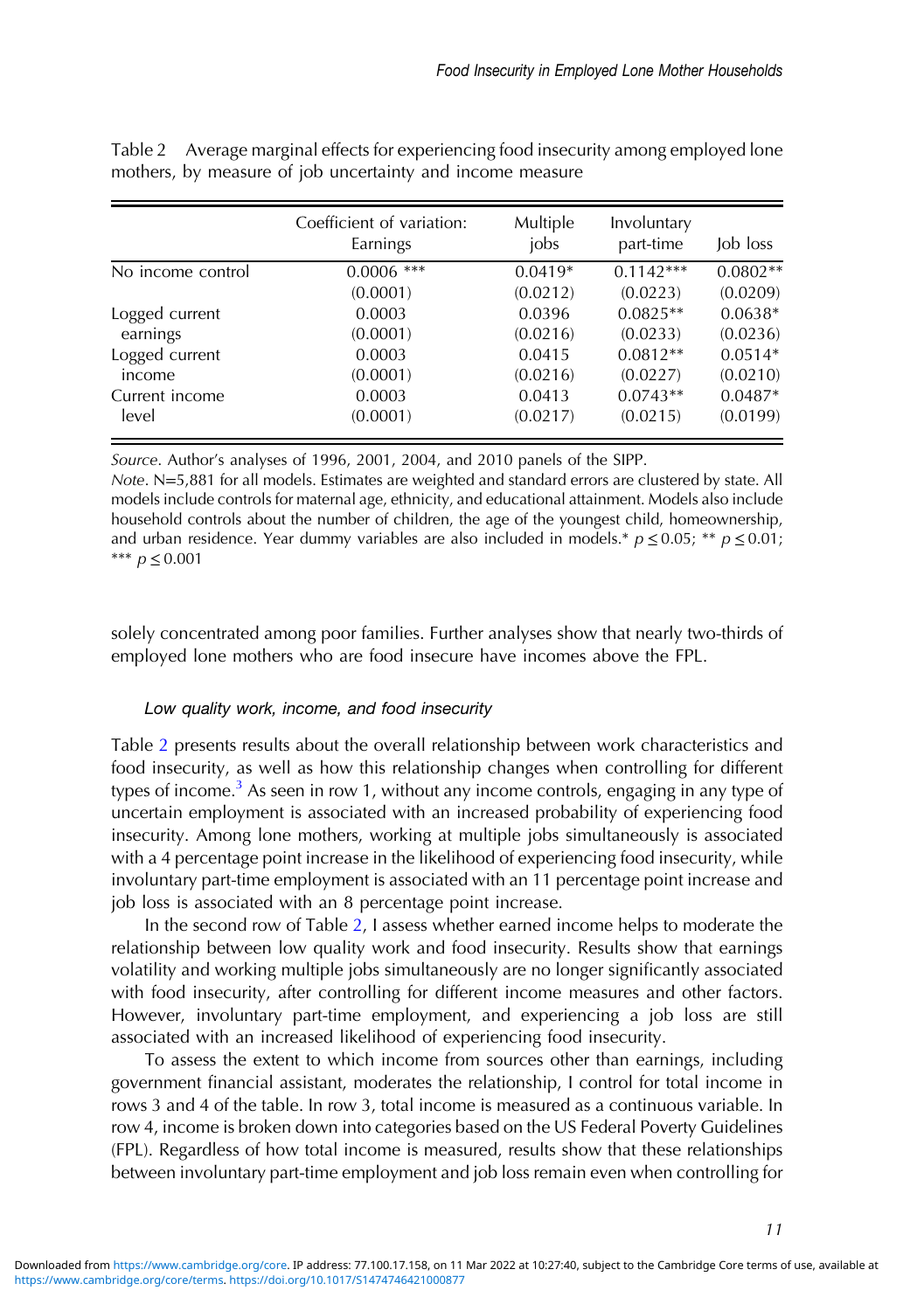total income. Looking at the last row of the table, involuntary part-time employment is now associated with a 7.4 percentage point increase in food insecurity, while job loss is associated with a 4.9 percentage point increase. Although originally related to food insecrurity, earnings volatility, measured as the coefficient of variation, does not remain statistically significant once measures of income are included in the model.

## Robustness checks: checking for health control

As a robustness check, I assessed whether physical and mental health status should be included as control variables. Questions around maternal physical and mental health status were not consistently measured at the same time as food insecurity, which could potentially be important given some research documenting the relationship between maternal mental health and food insecurity (Heflin et al., [2007a](#page-15-0)). However, it is important to note that multiple studies have documented that low quality employment leads to poor health (see Benach et al. ([2014\)](#page-14-0) for a review). In this case, health is an important mediator through which low quality employment influences food insecurity. By including health in the model, it would be possible to misleadingly control away the association between low quality work and food insecurity (Rohrer, [2018](#page-16-0)). To test the potential importance of health as a mediator or a confounding variable, I examined whether the relationship between low quality employment and food insecurity changed when I included variables measuring: whether the mother reported being in fair or poor health; had a physical impairment; and had a mental impairment. It was only possible to include these variables in the 2001, 2004, and 2008 panels of SIPP. Results show that, within this more restricted dataset, findings were consistent regardless of whether overall health, having a physical impairment, or a mental impairment were included. However, some of the results changed from those presented here as the lone mothers from the 1996 panel were dropped from the analysis (results available upon request). I have decided to stay with the analysis presented here to capture the relationship between low quality work and food insecurity over a longer period of time.

# **Discussion**

This study assesses the relationship between food insecurity and work characteristics associated with low quality jobs among employed lone mother households in the U.S. I investigate the assertion that low quality jobs can lead to food insecurity by limiting financial resources, as well as increasing stress and uncertainty in the home. Specifically, I assess how the association between low quality employment and food insecurity is shaped by financial resources.

Results support the idea that uncertainty is associated with increased food insecurity. Before controlling for income, earnings volatility, working multiple jobs, involuntary parttime work and job loss are all associated with higher rates of food insecurity. These results support prior research showing that, regardless of the direction of change, income changes disrupt family functioning by making it harder for families to plan based on their economic circumstances (Wolf and Morrissey, [2017\)](#page-17-0). Additionally, lone mothers who engage in involuntary part-time work and those who have lost jobs may struggle to balance their current familial and employment obligations with the additional burden of searching and applying for better jobs. In short, these types of jobs may lead to additional mental and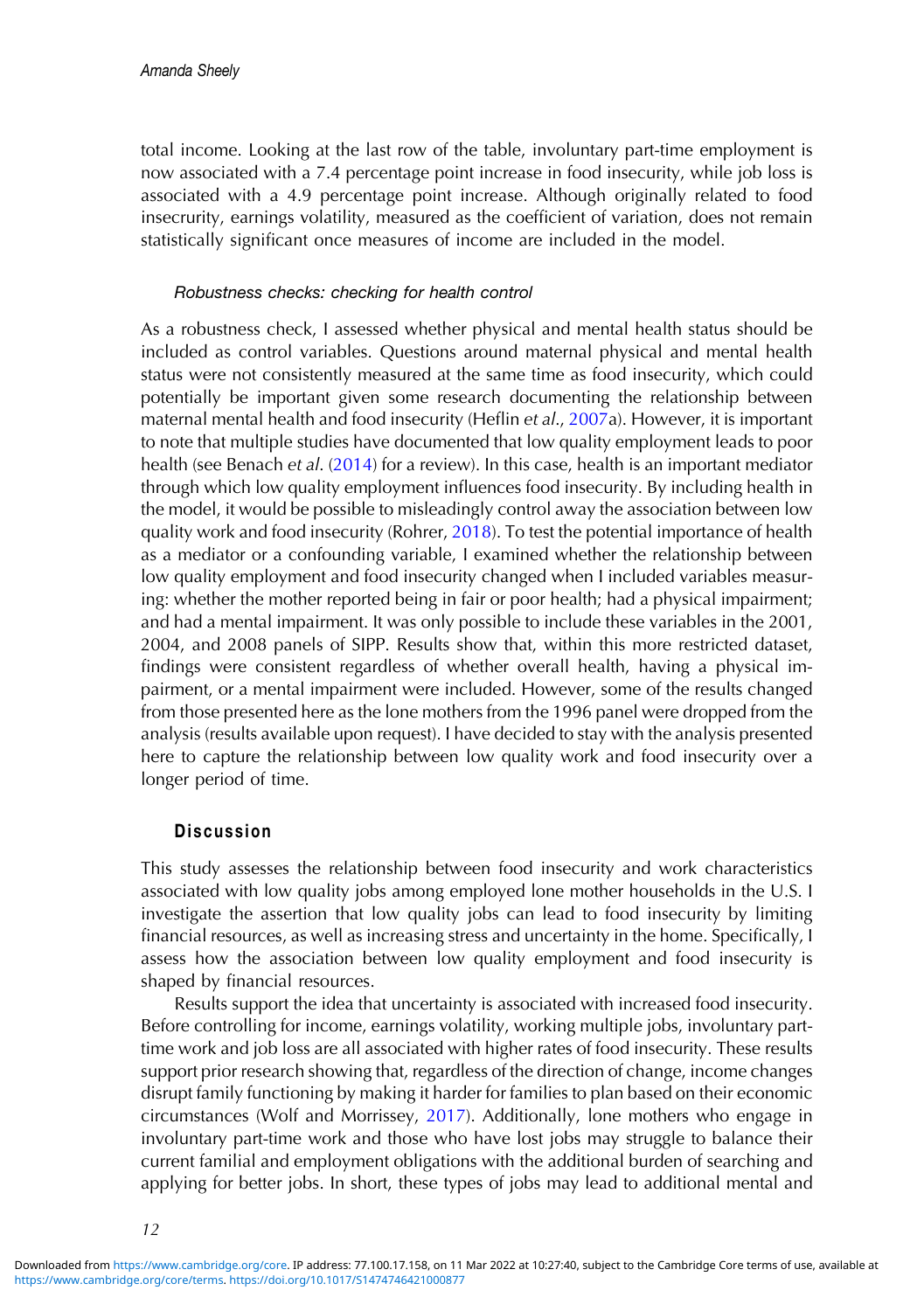time burdens on these mothers, making it difficult for them to maintain family routines (Hill et al., [2013](#page-15-0)). Importantly, job loss and involuntary part-time employment were associated with food insecurity even after controlling for current income that included income from earnings, as well as from government benefits. Overall, these results bring into question the idea that mothers with more financial resources will be better able to cope with the negative consequences of low quality employment by purchasing their way out of uncertainty with higher incomes (Albelda, [2011](#page-14-0)).

It is important to note that these results are only suggestive for at least four reasons. First, it is possible that the lone mothers in this study have unmeasured characteristics that are related both to their likelihood of engaging in low quality employment and experiencing food insecurity. Unfortunately, based on the structure of SIPP data collection, it was not possible to use measurements on individuals over time to control for these unmea-sured characteristics (Allison, [2009](#page-14-0)). Information on food insecurity was only collected once in the 1996 and 2001 panels. Although, questions on food insecurity were included twice in the 2004 and 2008 panels, there was only about one year between measurements. Given the limited change in the key variables of interest in this short time period, calculating fixed effects models was not possible. Second, the time frame for the measurement of the variables is not always the same. While food insecurity questions asked respondents about the prior four months, employment and income questions referred to the prior month. Thus, it is possible that the household experienced food insecurity prior to engaging in low quality employment. Third, while the total income variable includes income from many different sources, families may still seek support from other sources to help them avoid food insecurity, including support networks and charitable organisations like food banks (Heflin et al., [2007](#page-15-0)b; Gundersen and Ziliak, [2018](#page-15-0)). Last, the decision to only include mothers who are currently employed may influence the generalisability of the findings. Specifically, excluding mothers who have lost their jobs in the current Wave of data collection means the relationship documented does not assess the immediate instability that occurs right after a mother loses her job.

Despite these limitations, study findings lead to clear implications for governmental policies, the income from which is shown to reduce – but not eliminate– the relationship between low quality work and food insecurity. First, programmes providing financial assistance to families should take into account the uncertainty in time and income faced by these mothers due to their working conditions. For example, some states have extended the time before mothers have to recertify for SNAP or have reduced or eliminated the faceto-face interviews needed to establish and maintain programme eligibility (Zedlewski et al., [2012\)](#page-17-0).

Second, government work activation policies that couple increased demands on mothers to search for employment with financial sanctions should be restructured. As with income support policies, policymakers should seek to reduce the administrative burden associated with establishing and maintaining eligibility. However, it is also important to recognise that sanctions increase the uncertainty in income with which these families must cope. Indeed, research has suggested a clear link between financial sanctions and food insecurity (Kalil et al., [2002](#page-15-0); Lee et al., [2004;](#page-15-0) Reichman et al., [2005](#page-16-0)).

Last, results showing the enduring relationship between income and the likelihood of experiencing food insecurity suggest that US policymakers should follow the example of other OECD countries and adopt a child allowance policy, which provides a guaranteed monthly payment to all families, regardless of their employment status. Since a monthly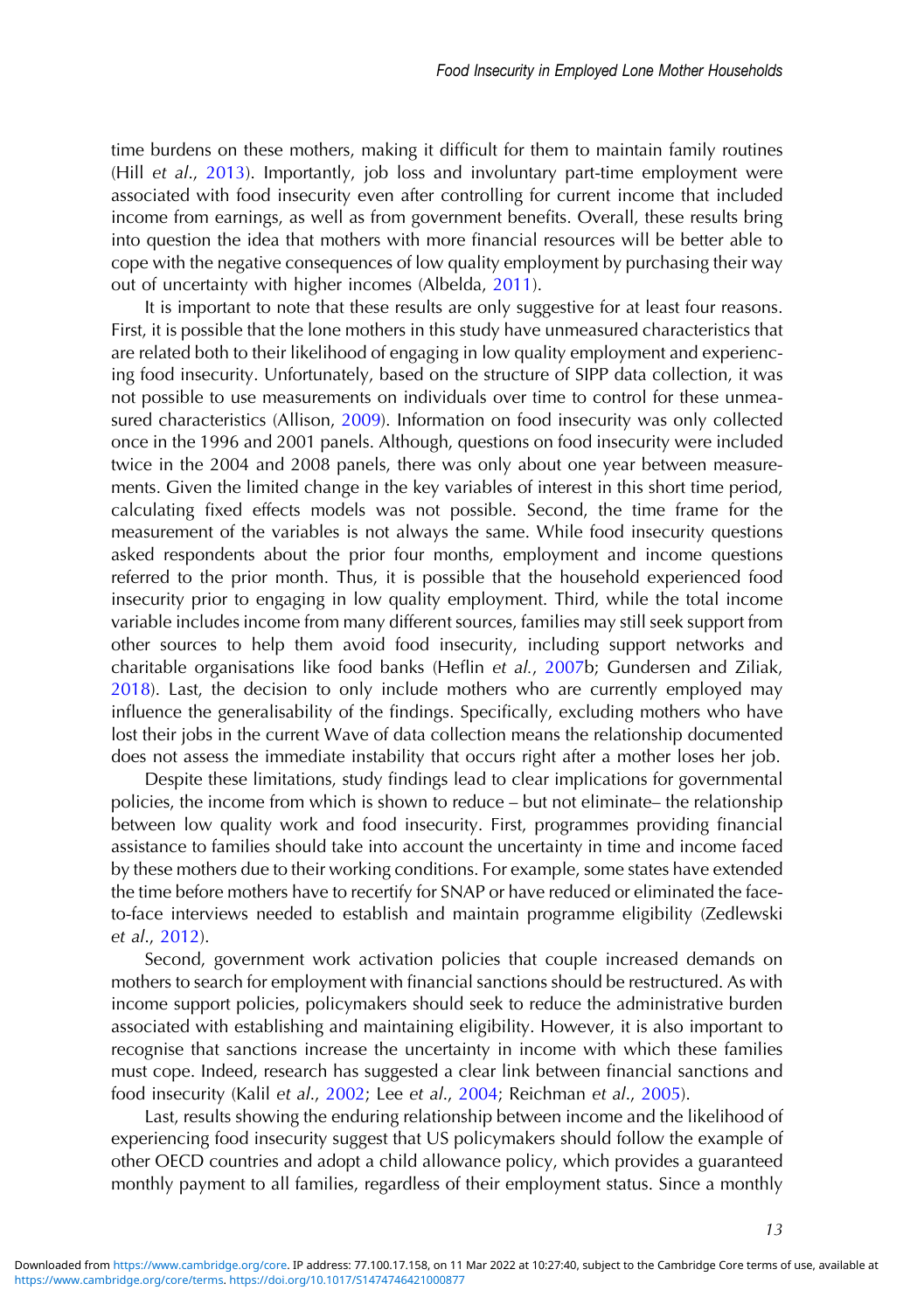<span id="page-13-0"></span>income is guaranteed, the administrative burden of these programmes is low. Additionally, research has shown that these policies can both reduce poverty (National Academies of Sciences, Engineering, and Medicine, 2019) and income volatility among all families (Shaefer et al., [2018\)](#page-16-0), but can be especially effective at reducing poverty among lone parent families (Maldonado and Nieuwenhuis, [2020](#page-16-0)). Recently, the U.S. has moved toward implementing a child allowance, although temporarily. Under the American Rescue Plan Act of 2021, the government extended the existing Child Tax Credit programme to reach more families, provide monthly benefits, and increase the amount of benefits that families receive. The Child Tax Credit expansion has some important differences from child allowance policies as not all families are covered – immigrant children and those from high-income families are excluded – and the extension only lasts for one year. Despite these differences, an early evaluation of the Child Tax Credit expansion suggests that in its first month, the programme kept around 3 million children out of poverty (Parolin et al., [2021\)](#page-16-0).

Overall, study results suggest that it is only through a combination of policy changes that address both the low income, as well as the uncertainty, that accompany the jobs worked by lone mothers that policymakers can hope to reduce food insecurity in this vulnerable group.

#### Acknowledgements

I would like to thank Lucinda Platt, Stephen Jenkins, members of the quantitative reading group in the LSE Department of Social Policy, and the three anonymous reviewers for their constructive comments and suggestions.

#### Supplementary material

To view supplementary material for this article, please visit [https://doi.org/10.1017/](https://doi.org/10.1017/S1474746421000877) [S1474746421000877](https://doi.org/10.1017/S1474746421000877).

#### Notes

1 Another way to account for mothers being clustered, or nested, in states would be to calculate multilevel models. A strength of multilevel models is that it is possible to not only adjust standard errors to account for the clustering of observations, but also to assess how much of the variation in food insecurity can be attributed to differences between mothers (individual-level) and to differences between states (statelevel). Since the focus of the analysis is on individual-level work characteristics not on state polices, I decided to cluster standard errors instead of using multi-level models.

2 Table [A5](https://doi.org/10.1017/S1474746421000877) in the Appendix displays the sample characteristics of employed lone mothers with and without imputed data. While characteristics are roughly similar, mothers with imputed data have slightly more volatile incomes. Table [A6](https://doi.org/10.1017/S1474746421000877) in the Appendix compares the main study results for mothers with and without imputed data. The results are largely the same. However, in models without an income control, the estimate of the relationship between income volatility and food insecurity is smaller and working multiple jobs is not statistically significant.

3 Tables [1-](#page-8-0)4 in the Appendix show full regression results for these models.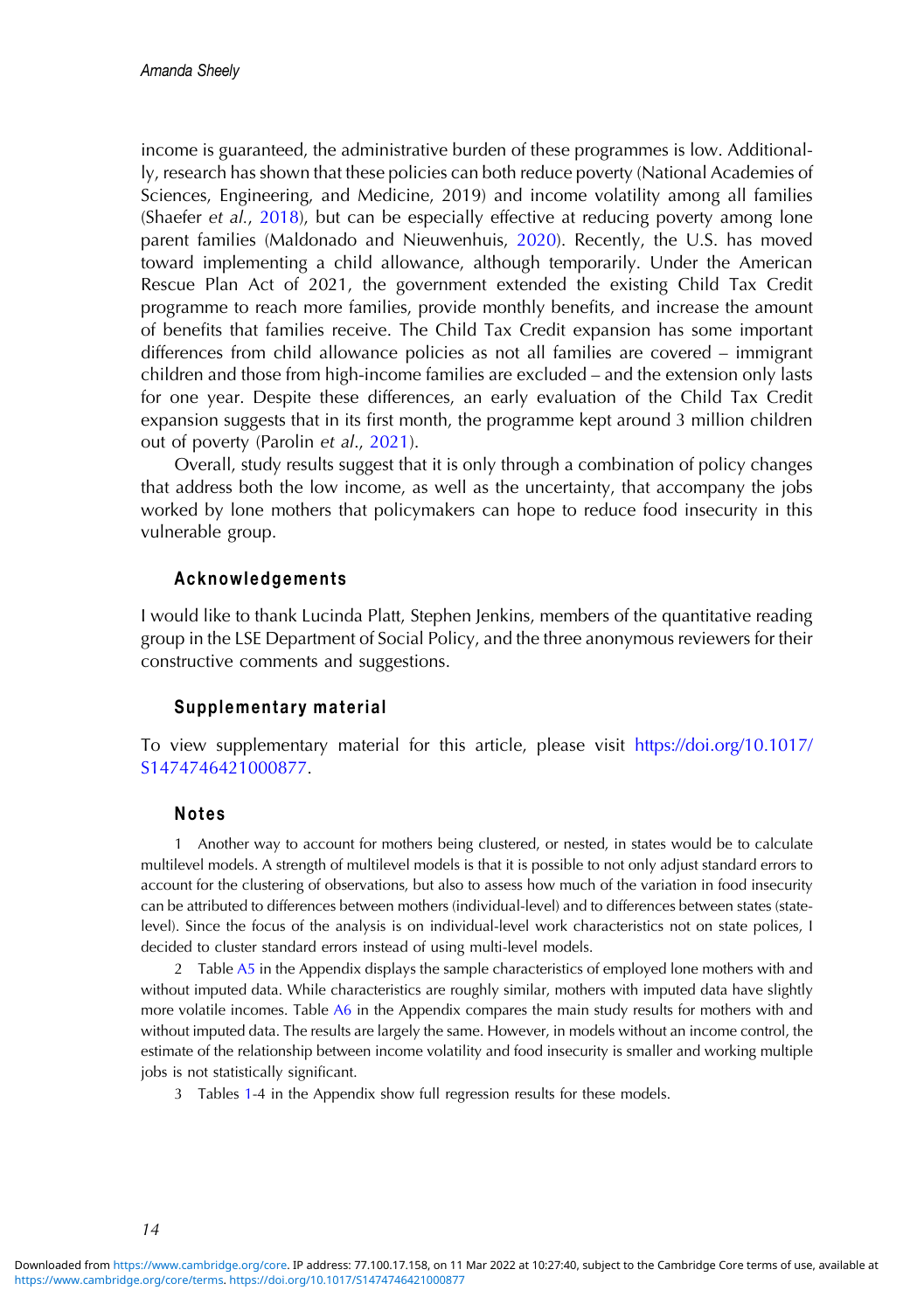#### <span id="page-14-0"></span>References

- Albelda, R. (2011) 'Time binds: U.S. antipoverty policies, poverty, and the well-being of single mothers', Feminist Economics, 17, 4, 189–214.
- Albelda, R. and Carr, M. (2014) 'Double trouble: U.S. low-wage and low-income workers, 1979-2011', Feminist Economics, 20, 2, 1–28.
- Allison, P. D. (2009) Quantitative Applications in the Social Sciences: Fixed Effects Regression Models (Vol. 160), Thousand Oaks, California: Sage Publications.
- Balistreri, K. S. (2016) 'A decade of change: measuring the extent, depth and severity of food insecurity', Journal of Family Economic Issues, 37, 3, 373–82.
- Benach, J., Vives, A., Amable, M., Vanroelen, C., Tarafa, G. and Muntaner, C. (2014) 'Precarious employment: understanding an emerging social determinant of health', Annual Review of Public Health, 35, 229–53.
- Bickel, G., Nord, M., Price, C., Hamilton, W. and Cook, J. (2000) Guide to Measuring Food Insecurity in the United States: Revised 2000, Washington, DC: United States Department of Agriculture, [https://nhis.](https://nhis.ipums.org/nhis/resources/FSGuide.pdf) [ipums.org/nhis/resources/FSGuide.pdf](https://nhis.ipums.org/nhis/resources/FSGuide.pdf) [accessed 06.10.2021].
- Blake, C. E., Devine, C. M., Wethington, E., Jastran, M., Farrell, T. J. and Bisogni, C. A. (2009) 'Employed parents' satisfaction with food-choice coping strategies. Influence of gender and structure', Appetite, 52, 3, 711–9.
- Borowczyk-Martins, D. and Lalé, E. (2016) How Bad is Involuntary Part-Time Work?, Discussion Paper No. 9775, Bonn: Institute for the Study of Labor.
- Bowen, S., Brenton, J. and Elliott, S. (2019) Pressure Cooker: Why Home Cooking Won't Solve Our Problems and What We Can Do About It, New York: Oxford University Press.
- Bryan, M. L. and Jenkins, S. P. (2013) Regression Analysis Of Country Effects Using Multilevel Models: A Cautionary Tale, Essex, UK: Institute for Social and Economic Research.
- Caswell, J. A. and Yaktine, A. L. (2013) Supplemental Nutrition Assistance Program: Examining the Evidence to Define Benefit Adequacy, Washington, DC: National Academies Press.
- Coleman-Jensen, A. J. (2011) 'Working for peanuts: nonstandard work and food insecurity across household structure', Journal of Family and Economic Issues, 32, 1, 84–97.
- Coleman-Jensen, A., Rabbitt, M. P., Gregory, C. A., and Singh, A. (2018) Household Food Security in the United States in 2017, Washington, DC: United States Department of Agriculture, [https://www.ers.](https://www.ers.usda.gov/publications/pub-details/?pubid=90022) [usda.gov/publications/pub-details/?pubid](https://www.ers.usda.gov/publications/pub-details/?pubid=90022)=[90022](https://www.ers.usda.gov/publications/pub-details/?pubid=90022) [accessed 04.11.2021].
- Coleman-Jensen, A., Rabbitt, M. P., Gregory, C. A. and Singh, A. (2020) Household Food Security in the United States in 2019, Washington, DC: United States Department of Agriculture, [https://www.ers.](https://www.ers.usda.gov/publications/pub-details/?pubid=99281) [usda.gov/publications/pub-details/?pubid](https://www.ers.usda.gov/publications/pub-details/?pubid=99281)=[99281](https://www.ers.usda.gov/publications/pub-details/?pubid=99281) [accessed 06.10.2021].
- Czajka, J. L. and Denmead, G. (2008) Income Data for Policy Analysis: A Comparative Assessment of Eight Surveys, Washington, DC: Mathematica Policy Research, Inc. [accessed 01.07.2021].
- Dahl, M., DeLeire, T. and Mok, S. (2014) 'Food insufficiency and income volatility in US households: the effect of imputed income in the survey of income and program participation', Applied Economic Perspectives and Policy, 36, 3, 416–37.
- Davis, O. and Geiger, B. (2017) 'Did food insecurity rise across Europe after the 2008 crisis? An analysis across welfare regimes', Social Policy and Society, 16, 3, 343–60.
- Dean, W. R. and Sharkey, J. R. (2011) 'Rural and urban differences in the associations between characteristics of the community food environment and fruit and vegetable intake', Journal of Nutrition Education and Behavior, 43, 6, 426–33.
- Devine, C. M., Connors, M. M., Sobal, J. and Bisogni, C. A. (2003) 'Sandwiching it in: spillover of work onto food choices and family roles in low-and moderate-income urban households', Social Science and Medicine, 56, 3, 617–30.
- Devine, C. M., Farrell, T. J., Blake, C. E., Jastran, M., Wethington, E. and Bisogni, C. A. (2009) 'Work conditions and the food choice coping strategies of employed parents', Journal of Nutrition Education and Behavior, 41, 5, 365–370.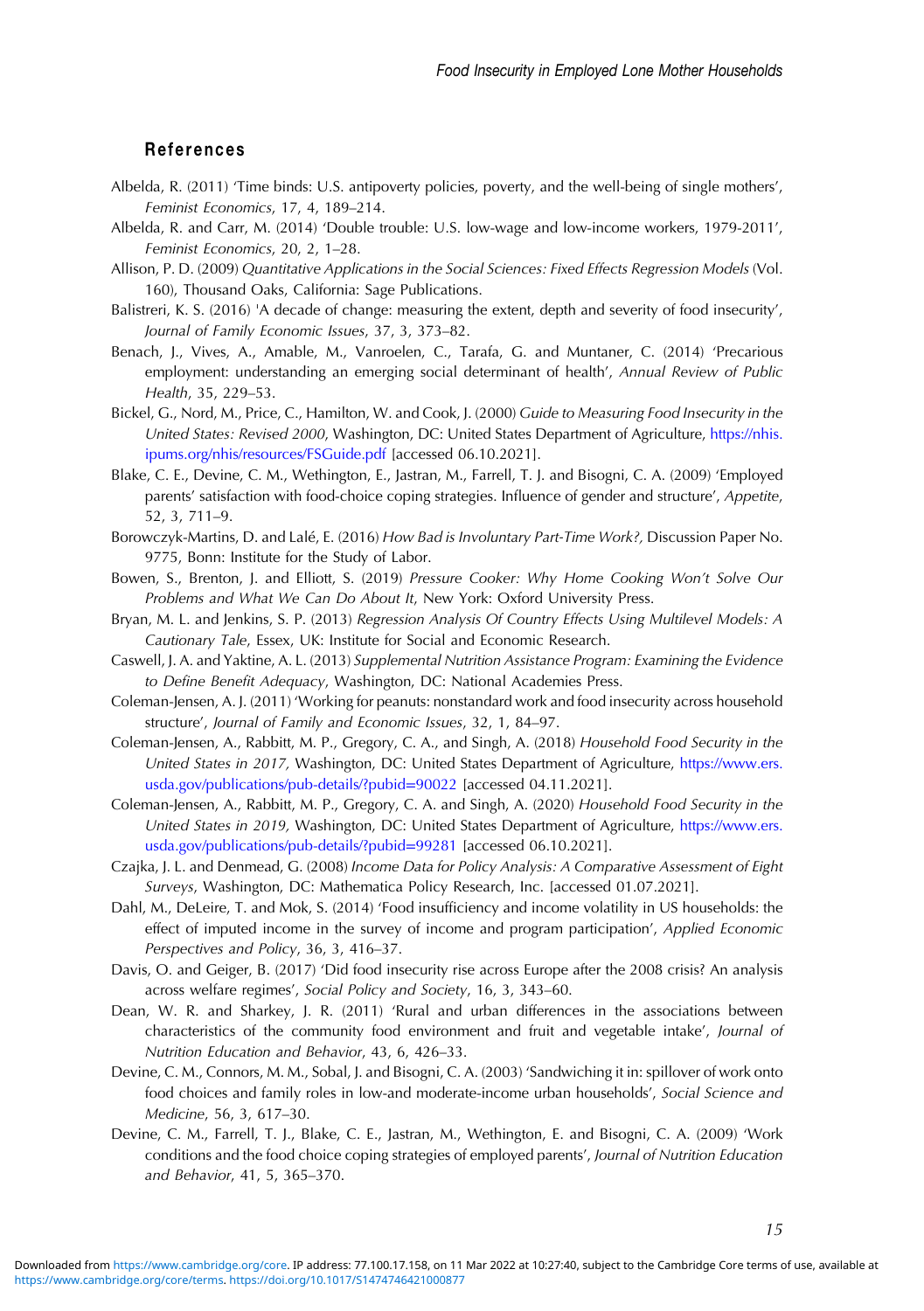- <span id="page-15-0"></span>Devine, C. M., Jastran, M., Jabs, J., Wethington, E., Farell, T. J. and Bisogni, C. A. (2006) '"A lot of sacrifices": work-family spillover and the food choice coping strategies of low-wage employed parents', Social Science and Medicine, 63, 10, 2591–603.
- Edin, K. and Kissane, R. J. (2010) 'Poverty and the American family: a decade in review', Journal of Marriage and Family, 72, 3, 460–79.
- Facey, M. E. and Eakin, J. M. (2010) 'Contingent work and ill-health: conceptualizing the links', Social Theory and Health, 8, 4, 326–49.
- FAO, IFAD, UNICEF, WFP and WHO (2020) The State of Food Security and Nutrition in the World 2020. Transforming Food Systems for Affordable Healthy Diets, Rome: FAO, [https://doi.org/10.4060/](https://doi.org/10.4060/ca9692en) [ca9692en](https://doi.org/10.4060/ca9692en).
- Grall, T. (2020) Custodial Mothers and Fathers and their Child Support: 2015, Washington, DC: U.S. Census Bureau.
- Gundersen, C. and Gruber, J. (2001) 'The dynamic determinants of food insufficiency', in M. S. Andrews and M. A. Prell (eds.), Second Food Security Measurement and Research Conference, Volume II: Papers, 91–109.
- Gundersen, C., Kreider, B. and Pepper, J. (2011) 'The economics of food insecurity in the United States', Applied Economic Perspectives and Policy, 33, 3, 281–303.
- Gundersen, C. and Ziliak, J. P. (2018) 'Food insecurity research in the United States: where we have been and where we need to go', Applied Economic Perspectives and Policy, 40, 1, 119–35.
- Guo, B. (2010) 'Household assets and food security: evidence from the Survey of Programme Dynamics', Journal of Family and Economic Issues, 32, 1, 98–110.
- Heflin, C. H. and Butler, J. S. (2013) 'Why do women enter and exit from material hardship?', Journal of Family Issues, 34, 5, 631–60.
- Heflin, C. M., Corcoran, M. E. and Siefert, K. A. (2007a) 'Work trajectories, income changes, and food insufficiency in a Michigan welfare population', Social Service Review, 81, 1, 3–25.
- Heflin, C., London, A. S. and Scott, E. K. (2007b) 'Mitigating material hardship: the strategies low-income families employ to reduce the consequences of poverty', Sociological Inquiry, 81, 2, 223–46.
- Hill, H. D., Morris, P., Gennetian, L. A., Wolf, S. and Tubbs, C. (2013) 'The consequences of income instability for children's well-being', Child Development Perspectives, 7, 2, 85–90.
- Hipple, S. F. (2010) 'Multiple jobholding during the 2000s', Monthly Labor Review, 133, 7, 21–32.
- Horemans, J., Marx, I. and Nolan, B. (2016) 'Hanging in, but only just: part-time employment and in-work poverty throughout the crisis', IZA Journal of European Labor Studies, 5, 5.
- Immervoll, H. and Scarpetta, S. (2012) 'Activation and employment support policies in OECD countries. An overview of current approaches', IZA Journal of Labor Policy, 1, 1, 9.
- Jabs, J., Devine, C. M., Bisogni, C. A., Farrell, T. J., Jastran, M. and Wethington, E. (2007) 'Trying to find the quickest way: employed mothers' constructions of time for food', Journal of Nutrition Education and Behavior, 39, 1, 18–25.
- Kalil, A., Seefeldt, K. S. and Wang, H. (2002) 'Sanctions and material hardship under TANF', Social Service Review, 76, 4, 642–62.
- Kalleberg, A. L. (2009) 'Precarious work, insecure workers: employment relations in transition', American Sociological Review, 74, 1, 1–22.
- Kalleberg, A. (2011) Good Jobs, Bad Jobs: The Rise of Polarized and Precarious Employment Systems in the United States, 1970s to 2000s, New York: Russell Sage Foundation.
- Lee, B. J., Slack, K. S., Lewis, D. A. (2004) 'Are welfare sanctions working as intended? Welfare receipt, work activity, and material hardship among TANF-recipient families', Social Service Review, 78, 3, 370–403.
- Leete, L. and Bania, N. (2010) 'The effect of income shocks on food insufficiency', Review of Economics of the Household, 8, 4, 505–26.
- Lein, L., Benjamin, A. F., McManus, M. and Roy, K. (2005) 'Economic roulette: when is a job not a job?', Community, Work and Family, 8, 4, 359–78.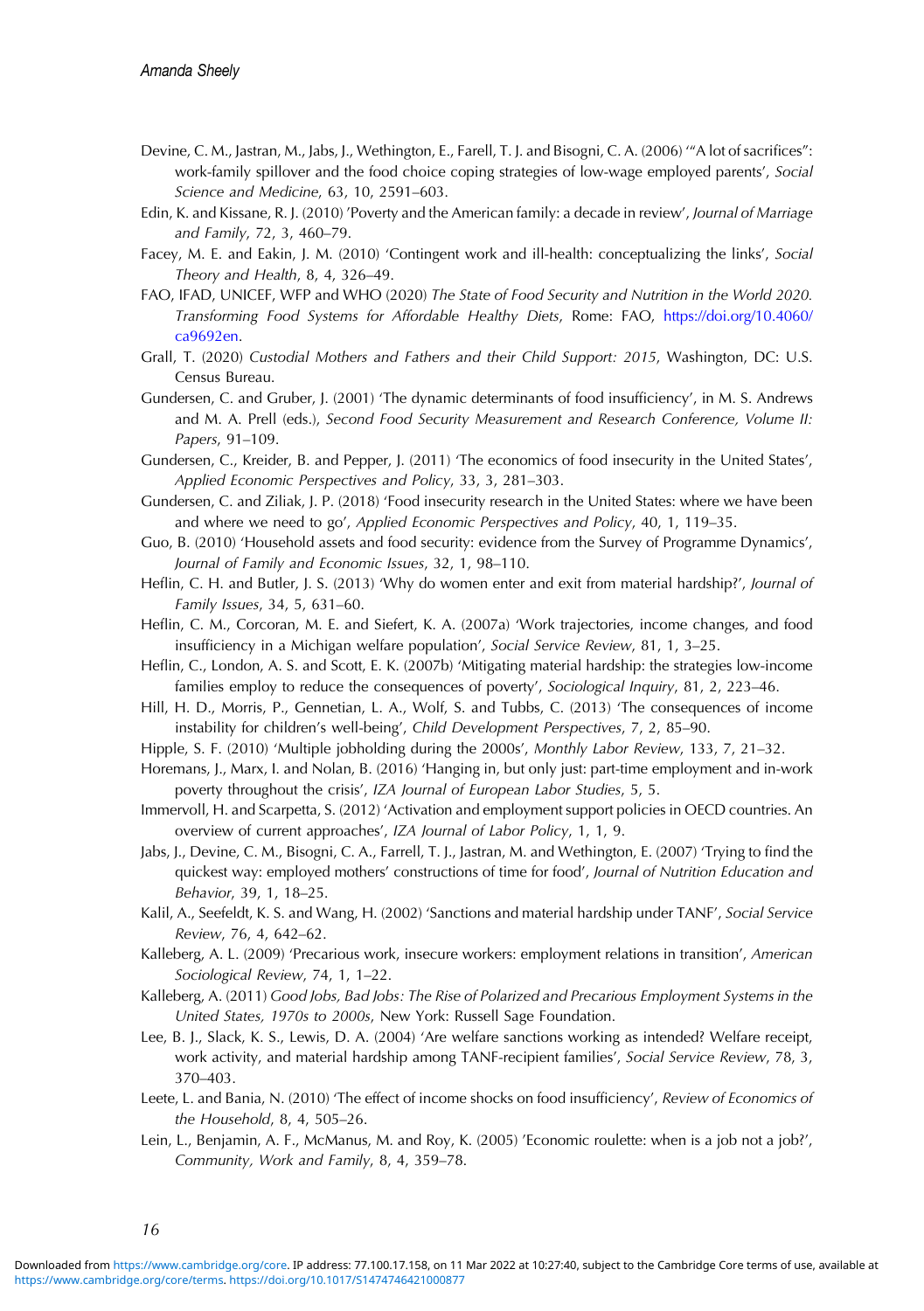- <span id="page-16-0"></span>London, A. S., Scott, E. K., Edin, K. and Hunter, V. (2004) 'Welfare reform, work-family tradeoffs, and child well-being', Family Relations, 53, 2, 148–58.
- Loopstra, R. and Tarasuk, V. (2013) 'Severity of household food insecurity is sensitive to change in household income and employment status among low-income families', Journal of Nutrition, 143, 8, 1316–23.
- Maldonado, L. C. and Nieuwenhuis, R. (2020) 'Dual-earner family policies at work for single parents', in R. Nieuwenhuis and W. Van Lancker (eds.), The Palgrave Handbook of Family Policy, Cham: Palgrave Macmillan, 303–30.
- Mitra, S. and Brucker, D. L. (2016) 'Income poverty and multiple deprivations in a high-income country: the case of the United States', Social Science Quarterly, 98, 1, 37–56.
- Moffitt, R. A. and Garlow, S. (2018) 'Did welfare reform increase employment and reduce poverty?', Pathways: A Magazine on Poverty, Inequality, and Social Policy, Winter, 18–21.
- Mood, C. (2010) 'Logistic regression: why we cannot do what we think we can do, and what we can do about it', European Sociological Review, 26, 1, 67–82,
- Moore, J. C. (2007) Seam Bias in the 2004 Sipp Panel: Much Improved, But Much Bias Still Remains, U.S. Census Bureau Statistical Research Division survey methodology research report series, Washington, DC: US Census Bureau.
- National Academies of Sciences, Engineering, and Medicine (2019) A Roadmap to Reducing Child Poverty, Washington, DC: The National Academies Press.
- Nieuwenhuis, R. (2020) The Situation of Single Parents in the EU, Brussels: European Parliament.
- Nieuwenhuis, R. and Maldonado, L. (2018) 'Single-parent families and in-work poverty', in H. Lohmann and I. Marx (eds.), Handbook on In-Work Poverty, Cheltenham, UK: Edward Elgar Publishing, 171–92.
- Nord, M., Andrews, M. and Carlson, S. (2008) Household Food Security in the United States, 2007, Washington, DC: United States Department of Agriculture.
- OECD (2011) Doing Better for Families, Paris: OECD Publishing.
- Parolin, Z., Collyer, S., Curran, M. A. and Wimer, C. (2021) 'Monthly poverty rates among children after the expansion of the Child Tax Credit', Poverty and Social Policy Brief, 5, 4, [https://www.povertycenter.](https://www.povertycenter.columbia.edu/news-internal/monthly-poverty-july-2021) [columbia.edu/news-internal/monthly-poverty-july-2021](https://www.povertycenter.columbia.edu/news-internal/monthly-poverty-july-2021) [accessed 05.10.2021].
- Potochnick, S. (2016) 'Reversing welfare reform? Immigrant restoration efforts and food stamp receipt among Mexican immigrant families', Social Science Research, 60, 88–99.
- Reichman, N. E., Teitler, J. O. and Curtis, M. A. (2005) 'TANF sanctioning and hardship', Social Service Review, 79, 2, 215–36.
- Rodems, R. and Shaefer, H. L. (2020) 'Many of the kids are not alright: material hardship among children in the United States', Children and Youth Services Review, 112, 2020, 104767.
- Rohrer, J. M. (2018) 'Thinking clearly about correlations and causation: graphical causal models for observational data', Advances in Methods and Practices in Psychological Sciences, DOI: [doi.org/](https://doi.org/doi.org/10.1177/251524591774562) [10.1177/251524591774562](https://doi.org/doi.org/10.1177/251524591774562), 1–6.
- Schneider, D. and Harknett, K. (2021) 'Hard times: routine schedule unpredictability and material hardship among service sector workers', Social Forces, 99, 4, 1682–709.
- Shaefer, H. L., Collyer, S., Duncan, G., Edin, K., Garfinkel, I., Harris, D., Smeeding, T. M., Waldfogel, J., Wimer, C. and Yoshikawa, H. (2018) 'A universal child allowance: a plan to reduce poverty and income instability among children in the United States', The Russell Sage Journal of the Social Sciences, 4, 2, 22–42.
- Sheely, A. (2010) 'Work characteristics and family routines in low-wage families', Journal of Sociology and Social Welfare, 37, 3, 59–77.
- Sullivan, J. X., Turner, L. and Danziger, S. (2007) 'The relationship between income and material hardship', Journal of Policy Analysis and Management, 27, 1, 63–81.
- United States Bureau of the Census (2003) Survey of Income and Program Participation (SIPP) 1996 Panel, Ann Arbor, MI, 30 October, <https://doi.org/10.3886/ICPSR02625.v1>